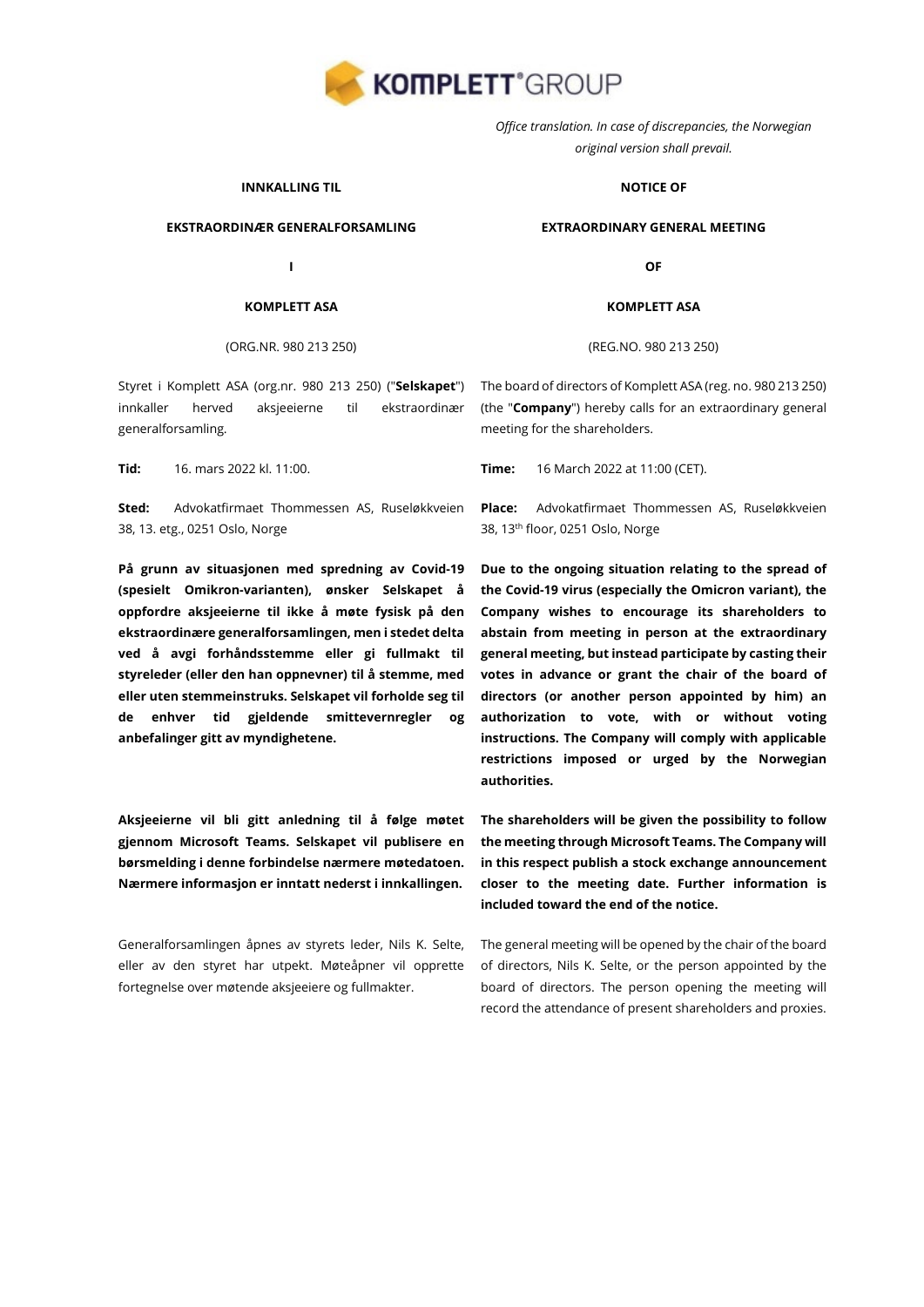Selskapets styre foreslår følgende dagsorden for generalforsamlingen:

Styret foreslår at generalforsamlingen treffer følgende vedtak:

# **2 VALG AV EN PERSON TIL Å MEDUNDERTEGNE PROTOKOLLEN**

Styret foreslår at generalforsamlingen treffer følgende vedtak og at valgt person angis i generalforsamlingsprotokollen:

*Personen som skal medundertegne protokollen sammen med møtelederen velges blant de fremmøtte på generalforsamlingen.*

# **1 VALG AV MØTELEDER 1 ELECTION OF A CHAIRPERSON OF THE MEETING**

The board of directors proposes that the general meeting adopts the following resolution:

The board of directors of the Company proposes the

*Nils K. Selte velges som møteleder. Nils K. Selte is elected to chair the meeting.*

following agenda for the general meeting:

# **2 ELECTION OF A PERSON TO CO-SIGN THE MINUTES**

The board of directors proposes that the general meeting adopts the following resolution and that the elected person is identified in the minutes from the meeting:

*The person who will co-sign the minutes together with the chair of the meeting is elected among the persons present at the general meeting.*

#### **3 GODKJENNING AV INNKALLING OG DAGSORDEN 3 APPROVAL OF THE NOTICE AND AGENDA**

Styret foreslår at generalforsamlingen treffer følgende vedtak:

*Innkalling og dagsorden, som ble sendt til samtlige aksjeeiere med kjent adresse den 23. februar 2022, godkjennes.*

Selskapet har, som annonsert i børsmelding 9. februar 2022, inngått en avtale med SIBA Invest Aktiebolag ("**SIBA Invest**") om å slå Komplett sammen med NetOnNet AB ("**NetOnNet**"). Sammenslåingen er strukturert som et kjøp, hvor Selskapet vil kjøpe samtlige utstedte aksjer i NetOnNet fra SIBA Invest ("**Transaksjonen**"). Som vederlag for aksjene i NetOnNet vil SIBA Invest motta NOK 1.500 millioner i kontantvederlag og 35.242.424 vederlagsaksjer i Selskapet. Den avtalte tegningskursen for vederlagsaksjene er NOK 66,00 per vederlagsaksje (tilsvarende en samlet verdi på omtrent NOK 2.326 millioner). Finansering for oppgjør av kontantvederlaget er sikret gjennom en NOK 1.500 millioner 15 måneders bro-lånsfasilitet. Selskapet planlegger å erstatte bro-lånsfasiliteten med proveny fra utstedelse av nye aksjer i en senere egenkapitaltransaksjon. Selskapets The board of directors proposes that the general meeting passes the following resolution:

*The notice and the agenda, which were sent to all shareholders with a known address on 23 February 2022, are approved.*

### **4 KAPITALFORHØYELSE 4 SHARE CAPITAL INCREASE**

#### **4.1 Bakgrunn 4.1 Background**

The Company has, as announced in the stock exchange announcement published on 9 February 2022, entered into an agreement with SIBA Invest Aktiebolag ("**SIBA Invest**") regarding the combination of Komplett with NetOnNet AB ("**NetOnNet**"). The combination is structured as an acquisition, whereby the Company will purchase all issued and outstanding shares in NetOnNet from SIBA Invest (the "**Transaction**"). As consideration for the shares in NetOnNet, SIBA Invest will receive NOK 1,500 million in cash and 35,242,424 consideration shares in the Company. The agreed subscription price for the consideration shares is NOK 66.00 per consideration share (representing a total value of approximately NOK 2,326 million). Financing of the cash consideration is secured through a NOK 1,500 million committed 15-month bridge loan facility. The Company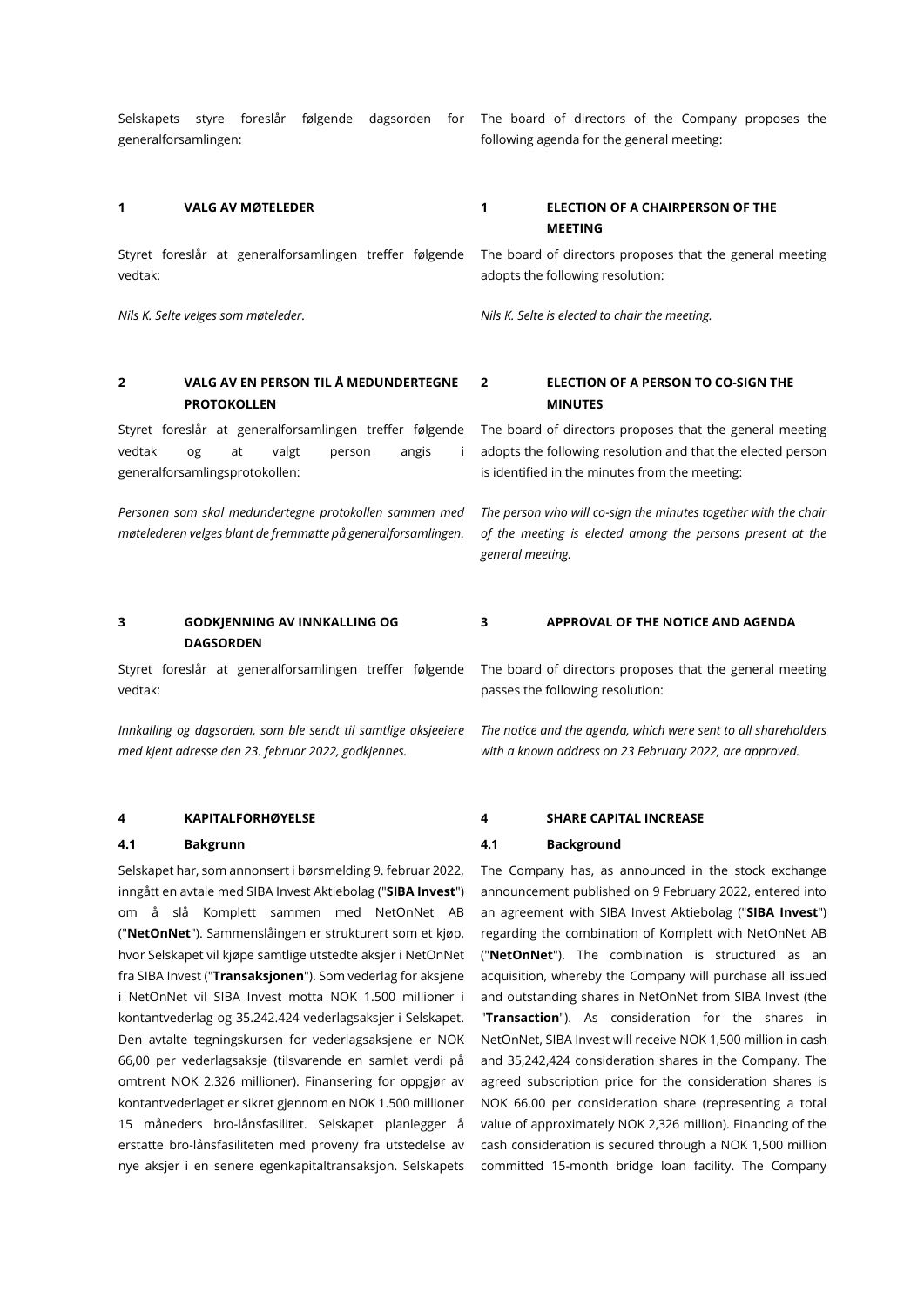største aksjeeier, Canica Invest AS, har forpliktet seg til å tegne seg for nye aksjer for et samlet tegningsbeløp på minst NOK 500 millioner i en slik senere egenkapitaltransaksjon. SIBA Invest vil etter gjennomføringen av Transaksjonen, men før denne egenkapitaltransaksjonen, ha en eierandel i Selskapet på omtrent 32,8 %.

I forbindelse med gjennomføringen av Transaksjonen foreslår styret at generalforsamlingen beslutter å forhøye Selskapets aksjekapital ved å utstede 35.242.424 aksjer, hver pålydende NOK 0.40, til en tegningskurs på NOK 66,00 til SIBA Invest mot vederlag i form av aksjer i NetOnNet. For en nærmere beskrivelse av aksjeinnskuddet vises det til den uavhengige redegjørelsen utarbeidet av KWC Revisjon AS i henhold til allmennaksjeloven § 10-2 jf. § 2-6, inntatt som Vedlegg 1 til denne innkallingen.

Gjennomføring av Transaksjonen er betinget av at Selskapets generalforsamling vedtar (i) å utstede vederlagsaksjene, (ii) å gi styret fullmakt til å øke aksjekapitalen med opp til NOK 11.000.000 (som omtalt i sak 5), og (iii) at det gjøres enkelte endringer i Selskapets styre og valgkomité (som omtalt i sak 6 og 7), samt godkjennelse av Transaksjonen fra konkurransemyndighetene i Norge og Sverige. Selskapet forventer at Transaksjonen vil gjennomføres i andre kvartal av 2022.

Selskapet vil fortsette å være notert på Oslo Børs etter gjennomføringen av Transaksjonen. I forbindelse med utstedelsen av vederlagsaksjene til SIBA Invest, vil Selskapet utarbeide et prospekt for notering av vederlagsaksjene på Oslo Børs. Prospektet skal godkjennes av Finanstilsynet, og slik godkjennelse forventes i løpet av andre kvartal av 2022. Vederlagsaksjene som utstedes til SIBA Invest vil noteres på Oslo Børs etter offentliggjøring av prospektet.

Transaksjonen kan ikke gjennomføres før Selskapet har fått nødvendige godkjennelser fra konkurransemyndighetene i Norge og Sverige. Av den grunn foreslår styret at gjennomføring av vedtaket om å forhøye Selskapets aksjekapital, herunder registrering i Foretaksregisteret og

intends to replace the bridge loan facility with proceeds from the issuance of new shares in a later equity capital transaction. The Company's largest shareholder, Canica Invest AS, has committed to subscribe for new shares for a total subscription amount of at least NOK 500 million in such later equity capital transaction. SIBA Invest will following completion of the Transaction, but prior to this equity capital transaction, have a shareholding in the Company of approximately 32.8%.

In connection with the completion of the Transaction, the board of directors proposes that the general meeting resolves to increase the Company's share capital, by issuing 35,242,424 shares, each with a nominal value of NOK 0.40, for a subscription price of NOK 66.00 to SIBA Invest with consideration in the form of shares in NetOnNet. For more information about the share contribution, reference is made to the independent statement prepared by KWC Revisjon AS in accordance with Section 10-2 cf. Section 2-6 of the Norwegian Public Limited Liability Companies Act, attached to this notice as Appendix 1.

Completion of the Transaction is conditional upon the Company's general meeting resolving to (i) issue the consideration shares, (ii) grant an authorization to the board of directors to increase the Company's share capital by up to NOK 11,000,000 (as described in matter 5) and (iii) make certain changes in the Company's board of directors and nomination committee (as described in matter 6 and 7), in addition to the competition authorities in Norway and Sweden approving the Transaction. The Company expects that the Transaction will be completed during the second quarter of 2022.

The Company will remain listed on the Oslo Stock Exchange following the completion of the Transaction. In connection with the issuance of the consideration shares to SIBA Invest, the Company will prepare a prospectus for the purpose of listing the consideration shares on the Oslo Stock Exchange. The prospectus is subject to approval by the Financial Supervisory Authority of Norway, which is expected to find place during the second quarter of 2022. The consideration shares to be issued to SIBA Invest will be listed on the Oslo Stock Exchange following the publication of the prospectus.

The Transaction cannot be completed until the Company has received the required approvals from the competition authorities in Norway and Sweden. The board of directors therefore proposes that the resolution to increase the Company's share capital, including registration in the Norwegian Register of Business Enterprises and issuance of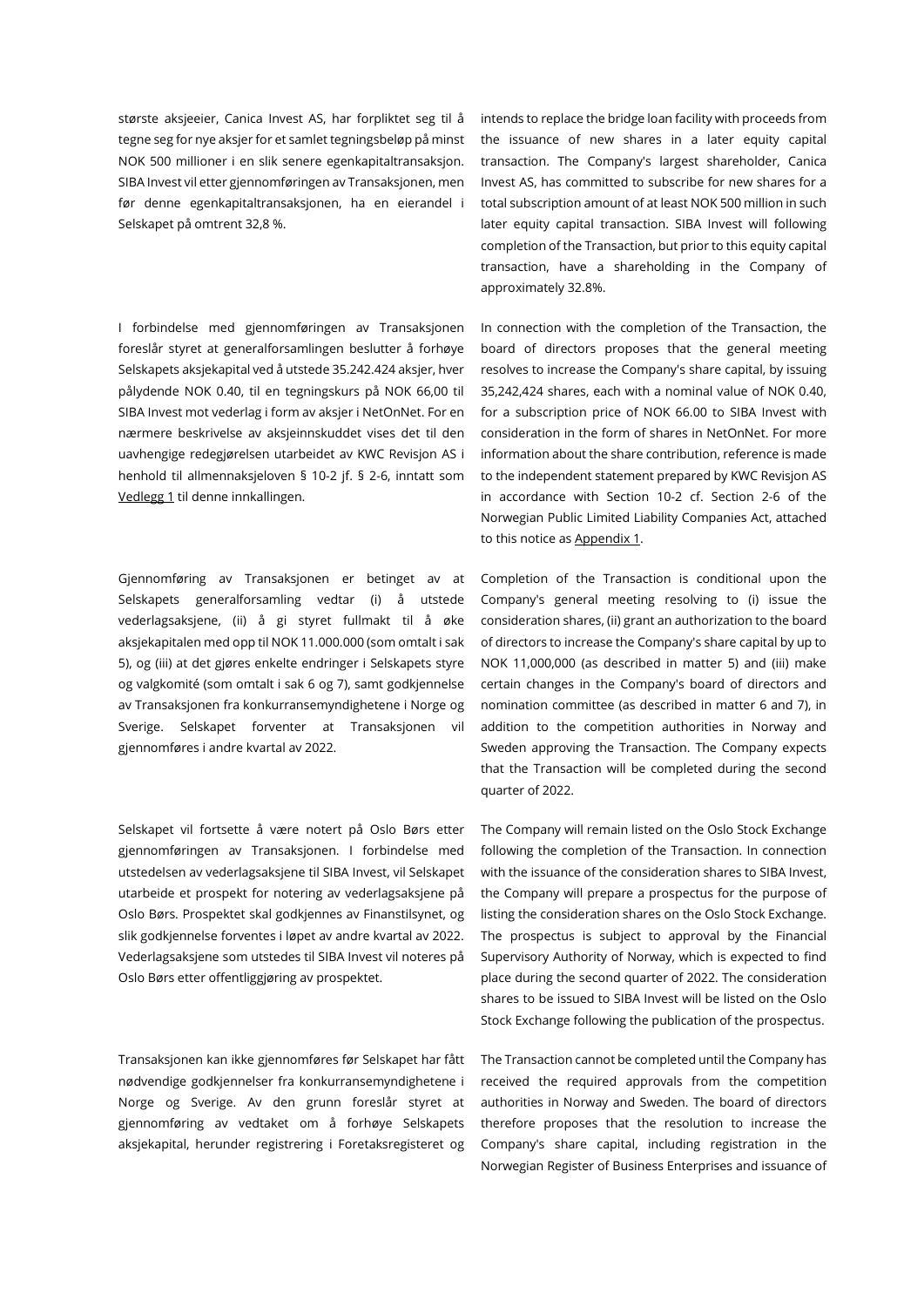utstedelse av de nye aksjene i Euronext VPS, er betinget av at Transaksjonen er gjennomført.

På ovennevnte bakgrunn foreslår styret at generalforsamlingen fatter følgende vedtak, betinget av og med virkning fra gjennomføringen av Transaksjonen:

- (i) Selskapets aksjekapital skal forhøyes med NOK 14.096.969,60, ved utstedelse av 35.242.424 nye aksjer (hver pålydende NOK 0,40) (de "**Nye Aksjene**").
- (ii) De Nye Aksjene skal tegnes av SIBA Invest Aktiebolag (org. nr. 556196-1755, Box 8772 SE-402 76 Göteborg, Sverige)) i forbindelse med Selskapets erverv av aksjer i NetOnNet AB.
- (iii) De Nye Aksjene skal tegnes på en særskilt tegningsblankett innen 1. juli 2022, likevel slik at tegningsperioden skal anses utløpt virkedagen etter at Selskapet har gjennomført oppkjøpet av NetOnNet AB dersom dette er tidligere.
- (iv) Det skal betales NOK 66,00 per Nye Aksje, hvorav NOK 0,40 er aksjekapital og NOK 65,60 utgjør overkurs /annen innskutt egenkapital. Samlet tegningsbeløp er NOK 2.325.999.984,00, hvorav til sammen NOK 14.096.969,60 er aksjekapital og til sammen NOK 2.311.903.014,40 utgjør overkurs /annen innskutt egenkapital.
- (v) De Nye Aksjene gir rett til utbytte og øvrige rettigheter i Selskapet fra tidspunktet for registreringen av kapitalforhøyelsen i Foretaksregisteret.
- (vi) Aksjeinnskuddet skal gjøres ved gjennomføring av Transaksjonen, ved at SIBA Invest AB overdrar 6,040,680 aksjer i NetOnNet AB til Selskapet. For en nærmere beskrivelse av innskuddet vises det til den uavhengige redegjørelsen fra KWC Revisjon AS utarbeidet i henhold til allmennaksjeloven § 10-2 jf. 2-6, inntatt som Vedlegg 1 til protokollen.

the new shares in Euronext VPS, is made conditional on the Transaction being completed.

# **4.2 Forslag til vedtak om kapitalforhøyelse 4.2 Proposal for the resolution to increase the share capital**

On basis of the above, the board of directors proposes that the general meeting resolves to pass the following resolution, which is conditioned on and effective from completion of the Transaction:

- (i) The share capital shall be increased by NOK 14,096,969.60, by the issuance of 35,242,424 new shares (each with a nominal value of NOK 0.40) (the "**New Shares**").
- (ii) The New Shares shall be subscribed for by SIBA Invest Aktiebolag (reg. no. 556196-1755, Box 8772 SE- 402 76 Göteborg, Sweden) in connection with the Company's acquisition of shares in NetOnNet AB.
- (iii) The New Shares shall be subscribed for on a separate subscription form no later than 1 July 2022, nevertheless so that the subscription period shall be deemed to have expired the business day after the Company has completed the acquisition of NetOnNet AB if this occurs earlier.
- (iv) The subscription price is NOK 66.00 per New Share, of which NOK 0.40 is share capital and NOK 65.60 constitute share premium /other paid-in equity. The total subscription amount is NOK 2,325,999,984.00, of which in total NOK 14,096,969.60 is share capital and in total NOK 2,311,903,014.40 constitute share premium /other paid-in capital.
- (v) The New Shares carry the right to dividend and other rights in the Company from the time of registration of the share capital increase in the Norwegian Register of Business Enterprises.
- (vi) The share contribution shall be settled once the Transaction is completed by way of transfer of 6,040,680 shares in NetOnNet AB from SIBA Invest AB to the Company. For further details about the share contribution reference is made to the independent statement prepared by KWC Revisjon AS in accordance with Section 10-2 cf. Section 2-6 of the Norwegian Public Limited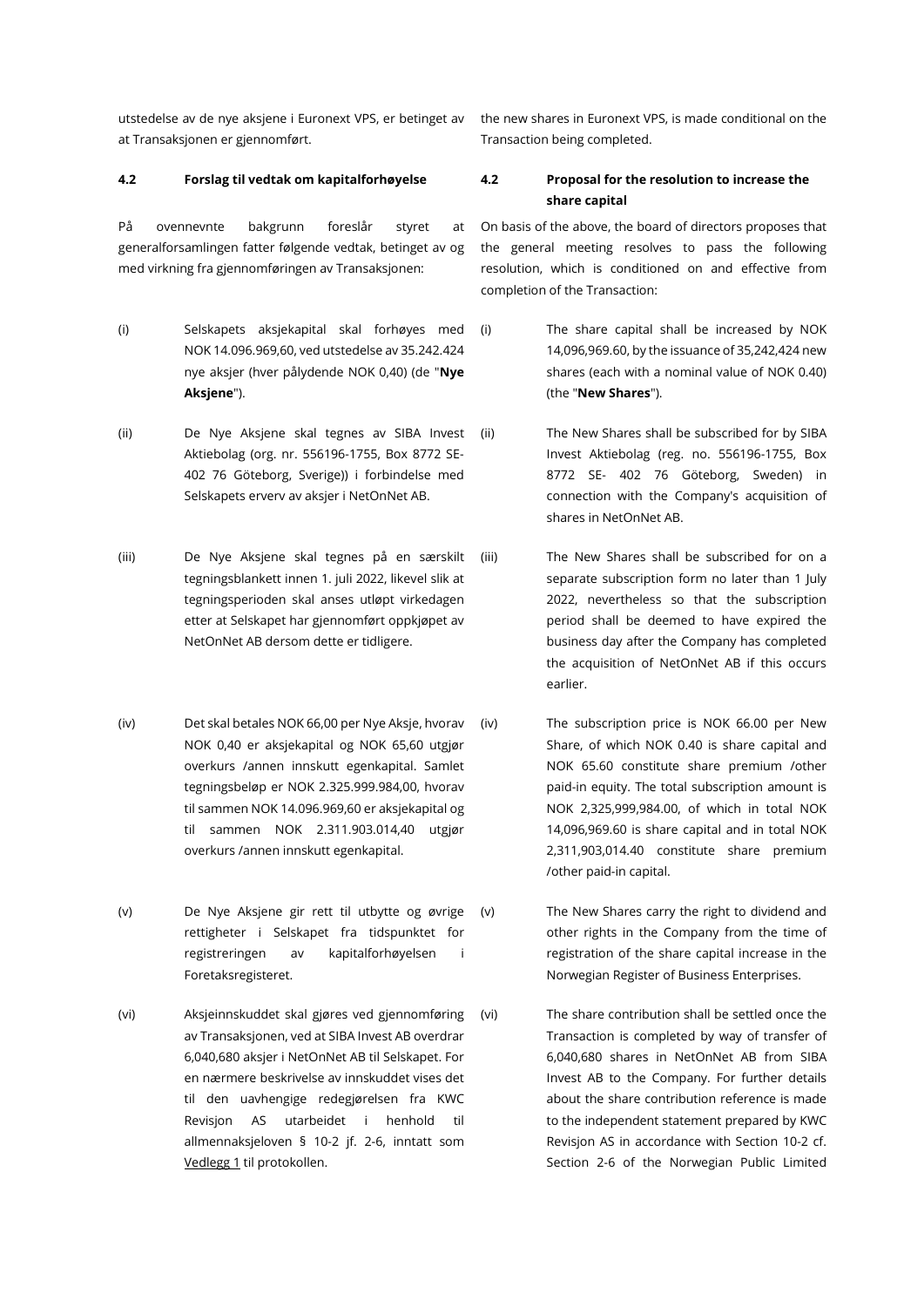- (vii) Vedtektenes § 4 endres til å reflektere Selskapets aksjekapital og antall aksjer etter kapitalforhøyelsen.
- (viii) De anslåtte utgifter ved kapitalforhøyelsen utgjør NOK 1.000.000 (eks. MVA), som skal dekkes av Selskapet.

Gjennomføringen av vedtaket om kapitalforhøyelse er betinget av gjennomføringen av Selskapets kjøp av aksjene i NetOnNet AB. Kapitalforhøyelsen skal ikke registreres i Foretaksregisteret, og de Nye Aksjene skal ikke utstedes, før Transaksjonen er gjennomført.

Som omtalt i sak 4 ovenfor, skal Selskapet betale et kontantvederlag til SIBA Invest på NOK 1.500 millioner som delvis oppgjør for kjøpet av samtlige aksjer i NetOnNet. Finansering for oppgjør av kontantvederlaget er sikret gjennom en NOK 1.500 millioner 15 måneders brolånsfasilitet. Selskapet har til plan å erstatte brolånsfasiliteten med proveny fra utstedelse av nye aksjer, gjennom en egenkapitaltransaksjon i aksjemarkedet.

Styret vurderer alternative løsninger for å gjennomføre egenkapitaltransaksjonen på en hensiktsmessig måte, herunder hvorvidt den kan gjøres som en rettet emisjon (med eller uten en etterfølgende reparasjonsemisjon) eller en fortrinnsrettsemisjon. For å gi styret tilstrekkelig fleksibilitet er det ønskelig at det gis en fullmakt til å forhøye aksjekapitalen, og at styret samtidig får mulighet til å fravike aksjeeiernes fortrinnsrett i henhold til allmennaksjeloven § 10-5 jf. § 10-4. Som nevnt under sak 4 ovenfor, er gjennomføring av Transaksjonen betinget av at styret i Selskapet gis fullmakt til å forhøye aksjekapitalen med opp til NOK 11.000.000, nettopp for det formålet at styret har tilstrekkelig med fleksibilitet til innhente egenkapital for erstatte brolånsfasiliteten på et egnet tidspunkt.

Liability Companies Act, attached hereto as Appendix 1.

- (vii) Section 4 of the articles of association shall be amended to reflect the Company's share capital and number of shares following the share capital increase.
- (viii) The estimated costs related to the share capital increase is NOK 1,000,000 (excl. VAT), which shall be paid by the Company.

The completion of the resolution to increase the share capital is conditional on the completion of the Company's acquisition of the shares in NetOnNet AB. The share capital increase shall not be registered in the Norwegian Register for Business Enterprises, and the New Shares shall not be issued, until the Transaction is completed.

# **5 STYREFULLMAKT TIL KAPITALFORHØYELSE 5 BOARD AUTHORISATION TO INCREASE THE SHARE CAPITAL**

As described in matter 4 above, the Company shall pay a cash consideration to SIBA Invest of NOK 1,500 million as partial settlement of the consideration payable for the acquisition of all shares in NetOnNet. Funding to settle the cash consideration is secured through a NOK 1,500 million committed 15-month bridge loan facility. The Company intends to replace the bridge loan facility with proceeds from the issuance of new shares, through an equity capital transaction in the stock market.

The board of directors is assessing various alternatives to carry out the equity market transaction in a beneficial manner, including whether to carry out a private placement (with or without a subsequent repair offering) or a rights issue. To have the required flexibility, the board of directors asks that the general meeting grants it an authorization to increase the share capital, and in this respect the opportunity to deviate from the shareholders' preferential rights in accordance with Section 10-5 cf. Section 10-4 of the Norwegian Public Limited Liability Companies Act. Completion of the Transaction is, as mentioned under matter 4 above, conditional on the board of directors of the Company being granted an authorization to increase the Company's share capital by up to NOK 11,000,000, for the purpose of ensuring that the board of directors has the necessary flexibility to replace the bridge loan facility at a suitable time.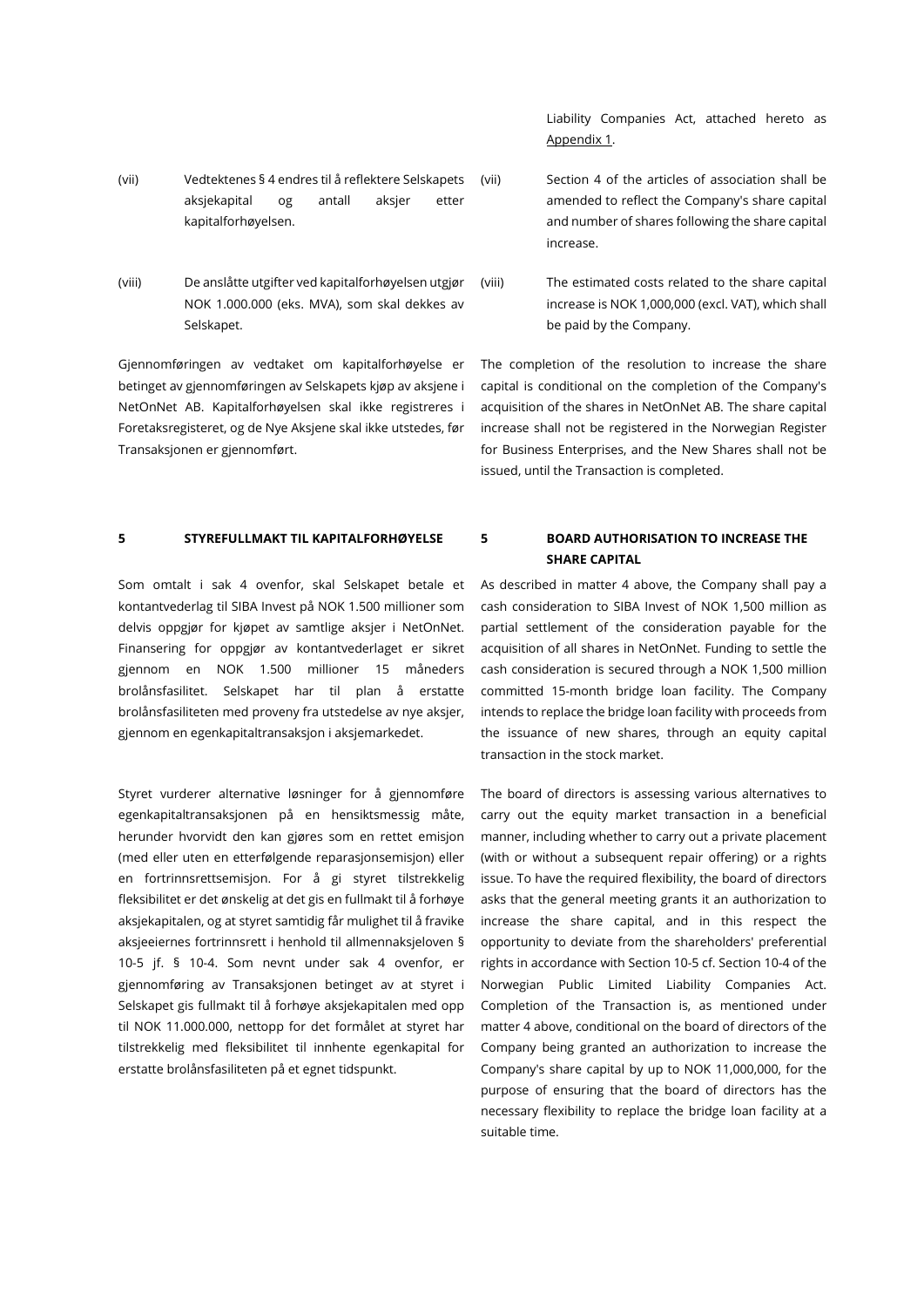På ovennevnte bakgrunn foreslår styret at generalforsamlingen fatter følgende vedtak:

- (i) I henhold til allmennaksjeloven § 10-14 gis styret fullmakt til å forhøye Selskapets aksjekapital, i en eller flere omganger, med inntil NOK 11.000.000.
- (ii) Fullmakten kan benyttes i forbindelse med Selskapets kjøp av NetOnNet AB.
- (iii) Aksjeeiernes fortrinnsrett til de nye aksjene kan fravikes, jf. allmennaksjeloven § 10-5, jf. § 10-4.
- (iv) Fullmakten gjelder fra tidspunktet for registrering av fullmakten i Foretaksregisteret og frem til ordinær generalforsamling i 2023, dog senest til 30. juni 2023.
- (v) Fullmakten omfatter ikke kapitalforhøyelse mot innskudd i andre eiendeler enn penger eller rett til å pådra Selskapet særlige plikter.
- (vi) Fullmakten omfatter ikke kapitalforhøyelse ved fusjon etter allmennaksjeloven § 13-5.

# **6 VALG AV NYTT STYREMEDLEM OG OBSERVATØRER**

**6.1 Bakgrunn 6.1 Background**

I tilknytning til gjennomføringen av Transaksjonen, vil SIBA Invest bli eier av omtrent 32,8 % av aksjene i Selskapet (før utvanning som følge av den planlagte etterfølgende egenkapitaltransaksjonen). Basert på SIBA Invest' eierandel i Selskapet og den industrielle kompetansen SIBA Invest representerer, har valgkomiteen foreslått at Fabian Bengtsson, nåværende styreleder i SIBA Invest, velges som nytt medlem av Selskapets styre og at Roland Vejdemo, nåværende styreleder i NetOnNet, velges som observatør med virkning fra gjennomføringen av Transaksjonen. Fra samme tidspunkt vil Jo Olav Lunder fratre fra sin rolle som styremedlem og Carl Erik Hagen vil fratre sin rolle som varamedlem. Carl Erik Hagen innehar erfaring og

On basis of the above, the board of directors proposes that the general meeting resolves to pass the following resolution:

(i) In accordance with Section 10-14 of the Norwegian Public Limited Liability Companies Act, the board of directors is granted an authorization to increase the Company's share capital, in one or more rounds, by up to NOK 11,000,000.

(ii) The authorization may be utilized in connection with the Company's acquisition of NetOnNet AB.

(iii) The shareholders' preferential right to the new shares may be deviated from, cf. Section 10-5, cf. Section 10-4 of the Norwegian Public Limited Liability Companies Act.

(iv) The authorization will remain in force from the time the resolution is registered in the Norwegian Register of Business Enterprises and until the annual general meeting in 2023, but in no event later than 30 June 2023.

(v) The authorization does not include an increase in share capital by contribution in kind or the right to incur special obligations for the Company

(vi) The authorization does not include an increase in share capital through a merger in accordance with Section 13-5 of the Norwegian Public Limited Liability Companies Act.

**6 ELECTION OF A NEW MEMBER TO THE BOARD OF DIRECTORS AND BOARD OBSERVERS**

In connection with the completion of the Transaction, SIBA Invest will become the owner of approximately 32.8% of the shares in the Company (before dilution through the contemplated subsequent equity capital transaction). Based on SIBA Invest's ownership interest in the Company and the industrial competency SIBA Invest represents, the nomination committee has proposed that Fabian Bengtsson, current chairperson of SIBA Invest, is elected as a new member of the Company's board of directors and that Roland Vejdemo current chairperson of NetOnNet, is elected as a board observer, effective from completion of the acquisition of NetOnNet AB. At the same time, Jo Olav Lunder will resign from his position as a member of the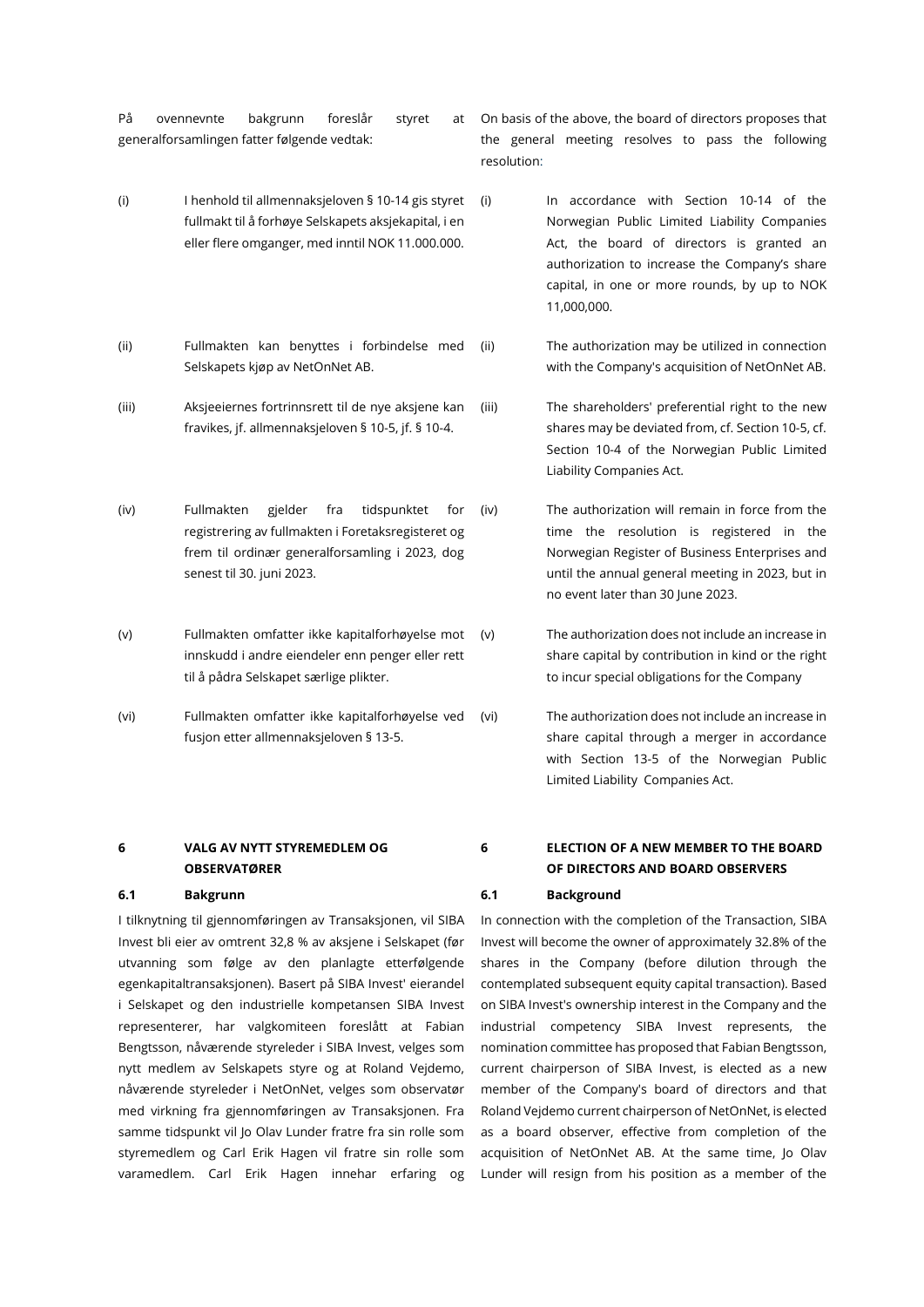kompetanse som er verdifull for styret i dets videre arbeid, og valgkomiteen foreslår derfor at han velges inn som observatør til styret.

På ovennevnte bakgrunn foreslår styret at generalforsamlingen fatter følgende vedtak:

*Følgende nye styremedlem og observatører velges med virkning fra, og betinget av, gjennomføringen av Selskapets kjøp av aksjene i NetOnNet AB, for en periode frem til Selskapets ordinære generalforsamling i 2024:*

- *Fabian Bengtsson (styremedlem)*
- *Roland Vejdemo (observatør)*
- *Carl Erik Hagen (observatør)*

- 
- 
- 
- 
- 
- 
- 
- 
- 

For mer informasjon om det foreslåtte styremedlemmet vises det til valgkomiteens innstilling, tilgjengelig på Selskapets nettside <https://www.komplettgroup.com/investor-relations/> og vedlagt innkallingen som Vedlegg 2.

### **7 VALG AV MEDLEMMER TIL VALGKOMITEEN 7 ELECTION OF MEMBERS TO THE**

I forbindelse med Transaksjonen, og som følge av SIBA Invest sin eierandel i Selskapet etter gjennomføring av Transaksjonen, har valgkomiteen i sin innstilling til generalforsamlingen foreslått at komiteens sammensetning endres slik at Martin Bengtsson (nåværende administrerende direktør i SIBA Invest), basert på den industrielle kompetansen SIBA Invest representerer, velges som medlem i valgkomiteen. På samme tidspunkt vil Karin Bing Orgland tre ut av valgkomiteen.

board of directors and Carl Erik Hagen will resign from his position as a deputy board member. Carl Erik Hagen has experience and competency which is deemed to be valuable for the board of directors' continued work, and the nomination committee therefore proposes that he is elected as a board observer.

On basis of the above, the board of directors proposes that the general meeting resolves to pass the following resolution:

*The following new board member and board observers are elected with effect from, and condition on, completion of the Company's acquisition of the shares in NetOnNet AB, and for a period until the Company's annual general meeting in 2024:*

- *Fabian Bengtsson (board member)*
- *Roland Vejdemo (board observer)*
- *Carl Erik Hagen (board observer)*

Etter dette vil styret bestå av følgende personer: After this, the board of directors will comprise the following:

- *Nils Kloumann Selte (styreleder) Nils Kloumann Selte (styreleder)*
- *Jennifer Geun Koss Jennifer Geun Koss*
- *Lars Bjørn Thoresen Lars Bjørn Thoresen*
- *Sarah Cathrine Jensseter Willand Sarah Cathrine Jensseter Willand*
- *Anders Odden Anders Odden*
- *Nora Elin Eldås Nora Elin Eldås*
- *Fabian Bengtsson Fabian Bengtsson*
- *Roland Vejdemo (observatør) Roland Vejdemo (board observer)*
- *Carl Erik Hagen (observatør) Carl Erik Hagen (board observer)*

For more information about the proposed board member, reference is made to the nomination committee's recommendation, available at the Company's website <https://www.komplettgroup.com/investor-relations/> and appended to this notice as Appendix 2.

**NOMINATION COMMITTEE**

In connection with the Transaction, and as a result of SIBA Invest's ownership interest in the Company following completion of the Transaction, the nomination committee has proposed that the general meeting resolves to amend its composition so that Martin Bengtsson (current Chief Executive Officer of SIBA Invest), based on the industrial competency SIBA Invest represents, is elected as a member of the nomination committee. At the same time, Karin Bing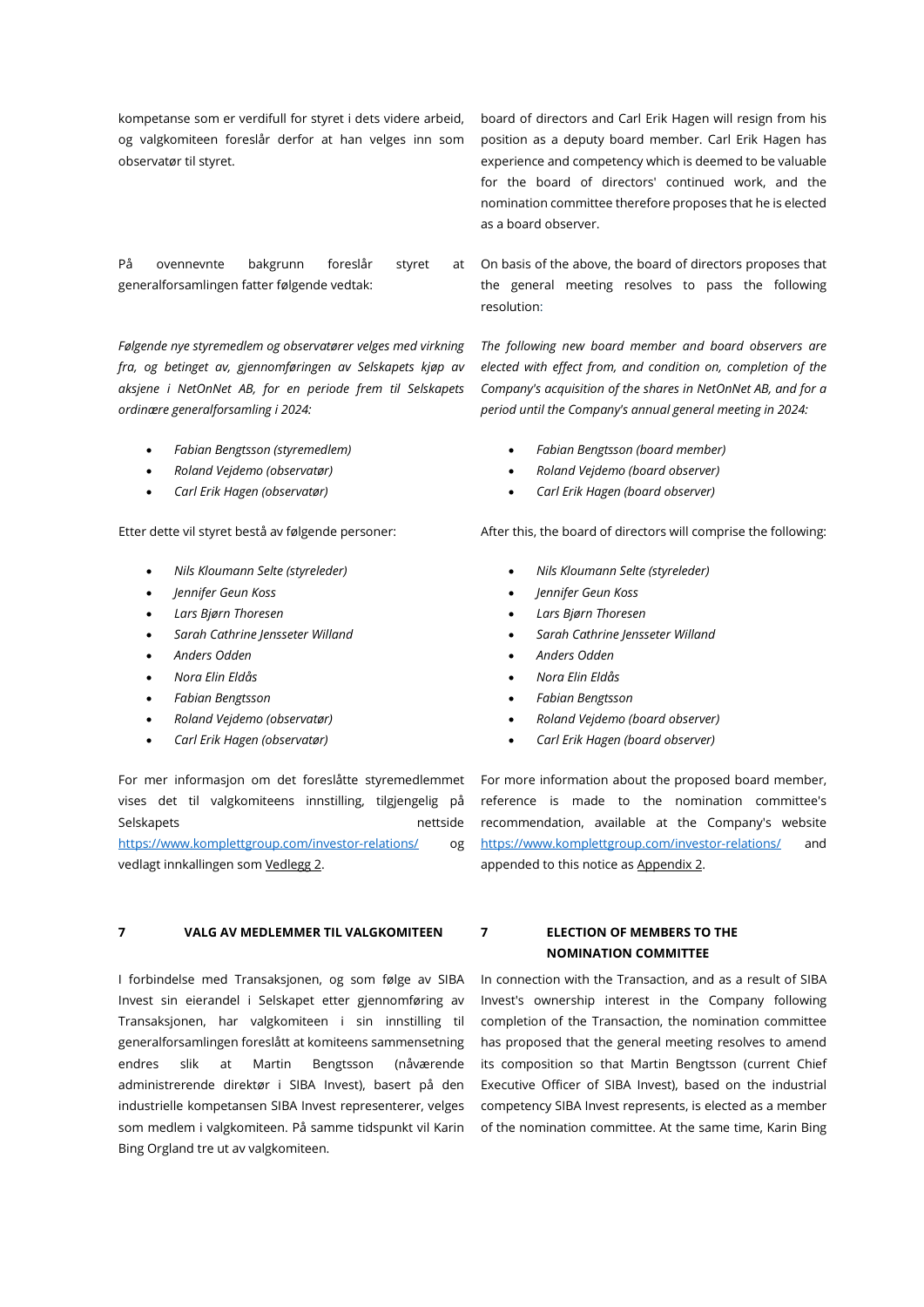På ovennevnte bakgrunn foreslår styret at generalforsamlingen fatter følgende vedtak:

*Følgende personer velges som medlemmer av valgkomiteen med virkning fra gjennomføringen av Selskapets kjøp av aksjer i NetOnNet AB og frem til ordinær generalforsamling i 2024:*

- 
- 
- 

For mer informasjon vises det til valgkomiteens innstilling, tilgjengelig på Selskapets nettside https://www.komplettgroup.com/investor-relations/.

# Generalforsamlingen avholdes fysisk i Oslo kommune, med mulighet for aksjeeierne til å ringe inn digitalt via Microsoft Teams.

### **Registrering Registration**

Alle aksjeeiere som har til hensikt å delta fysisk på generalforsamlingen må registrere sin deltakelse innen 11. mars 2022 kl. 16:30. Aksjeeiere kan registrere påmelding elektronisk via Selskapets hjemmeside <https://www.komplettgroup.com/investor-relations/> eller Verdipapirsentralens (VPS) investortjenester. Påmelding kan også registreres ved å fylle ut og sende inn påmeldings- eller fullmaktsskjemaet vedlagt som Vedlegg 3 til denne innkalling i henhold til de instrukser som følger av skjemaet.

**Selskapet ønsker å oppfordre aksjeeiere til å ikke delta fysisk for å begrense en fortsatt spredning av Covid-19 (spesielt Omikron-varianten), og at aksjeeierne i stedet sender inn sin forhåndsstemme eller gir fullmakt til styrets leder om å stemme for sine aksjer. Forhåndsstemme- og fullmaktsskjema er vedlagt denne innkallingen.**

**Selskapet vil i forkant av den ekstraordinære generalforsamlingen publisere en børsmelding med informasjon om hvordan aksjeeiere som ønsker å følge** 

Orgland will resign as a member of the nomination committee.

On basis of the above, the board of directors proposes that the general meeting resolves to pass the following resolution:

*The following persons are elected as members of the nomination committee with effect from completion of the Company's acquisition of the shares in NetOnNet AB and until the annual general meeting of 2024:*

- *Sverre Kjær (leder) Sverre Kjær (chair)*
- *Nina Camilla Hagen Sørli Nina Camilla Hagen Sørli*
- *Martin Bengtsson Martin Bengtsson*

For more information, reference is made to the nomination committee's recommendation, available at the Company's website https://www.komplettgroup.com/investorrelations/.

### **Møtet The Meeting**

\* \* \* \* \* \*

The general meeting will be held as a physical meeting in Oslo municipality, with the opportunity for shareholders to dial-in digitally via Microsoft Teams.

All shareholders who intend to attend the general meeting in person must register their attendance no later than 11 March 2022 at 16:30 hours (CET). Shareholders can register attendance online through the Company's website <https://www.komplettgroup.com/investor-relations/> or the Norwegian Central Securities Depository (VPS)'s investor services. Attendance can also be registered by completing and submitting the registration form or proxy form attached to this notice as Appendix 3 in accordance with the instructions set out therein.

**The Company wishes to encourage shareholders not to participate physically to limit a continued spread of Covid-19 (especially the Omicron variant) and that shareholders instead can submit their advance vote or authorize the chair of the board of directors to vote for its shares. Forms for advance voting and proxies are appended to this notice.**

**The Company will prior to the extraordinary general meeting publish a stock exchange announcement with information on how shareholders who wish to follow the**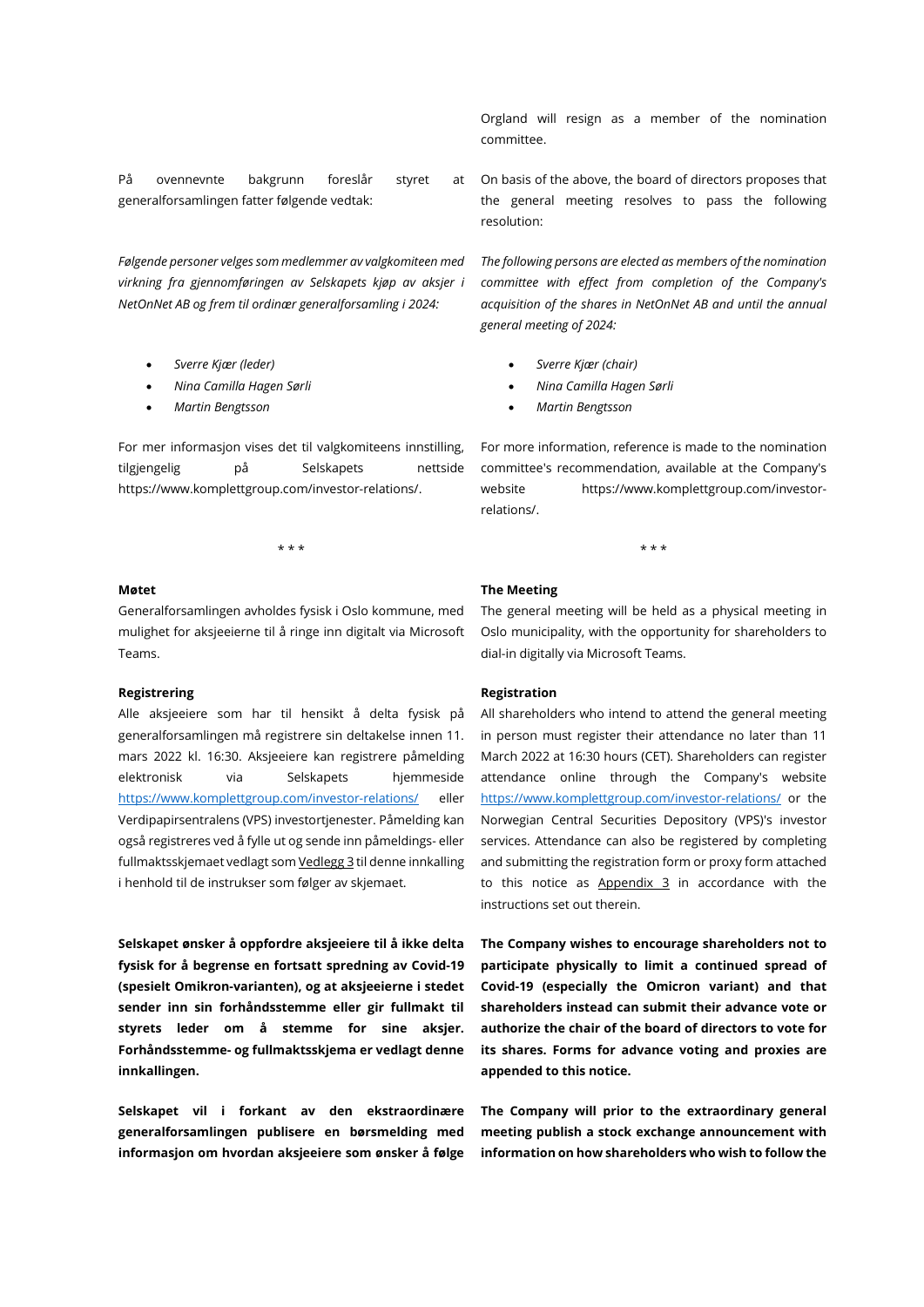# **generalforsamlingen via Microsoft Teams skal registrere sin deltakelse for å motta link til møtet.**

Personer med luftveisinfeksjon eller tydelig nedsatt allmenntilstand oppfordres til å ikke delta fysisk på generalforsamlingen. Den som åpner generalforsamlingen kan nekte personer adgang til fysisk deltagelse hvis deres tilstedeværelse etter møteåpners skjønn antas å utgjøre en smitterisiko av ovennevnte grunner. Selskapet vil i så fall legge til rette for at aksjeeiere som på denne måten nektes adgang, gis anledning til å gi fullmakt til styreleder eller andre som er til stede.

### **Forhåndsstemme Advance vote**

Aksjeeiere kan avgi stemme for hver enkelt sak på dagsorden på forhånd. Slike forhåndsstemmer må avgis elektronisk via Investortjenester eller ved å fylle ut skjemaet for forhåndsstemme vedlagt som Vedlegg 3. Frist for å avgi forhåndsstemmer er **11. mars 2022 kl. 16:30**. Frem til denne fristen kan stemmer som allerede er avgitt endres eller trekkes tilbake. Stemmer som er avgitt før generalforsamlingen er avholdt, vil bli ansett som trukket tilbake dersom aksjeeieren deltar personlig på generalforsamlingen eller ved fullmakt.

#### **Fullmakt Proxy**

Aksjeeiere kan gi fullmakt til styrets leder (eller den han utpeker) eller en annen person til å stemme for sine aksjer. Fullmakt kan sendes inn elektronisk via VPS' investortjenester eller ved å fylle ut og sende inn fullmaktsskjemaet vedlagt som Vedlegg 3 til denne innkallingen i henhold til de instrukser som følger av skjemaet. Fullmakten må være skriftlig, datert, underskrevet og sendt inn i tide. Styret ber aksjeeiere sende inn fullmakter slik at de mottas innen **11. mars 2022 kl. 16:30**.

### **Forvalterregistrerte aksjer Nominee registered shares**

Dersom aksjer er registrert i VPS på en forvalter, jf. allmennaksjeloven § 4-10, og den reelle aksjeeieren ønsker å avgi stemmer for sine aksjer, må aksjene før generalforsamlingen registreres på en separat VPS-konto i den reelle aksjeeierens navn.

#### **Annen informasjon Other information**

I perioden etter siste balansedag er det ikke inntruffet hendelser av vesentlig betydning for Selskapet utover det som er offentliggjort av Selskapet via www.newsweb.no. Selskapets årsregnskap, årsberetning og revisjonsberetning

# **general meeting through Microsoft Teams shall register their attendance to receive the link for the meeting.**

Persons with a respiratory infection or otherwise with a noticeably reduced condition are encouraged not to attend the general meeting in person. The person opening the general meeting may deny any person entry to the general meeting if their presence in the meeting opener's sole discretion can be assumed to represent a risk of infection. In such an event, the Company will arrange for shareholders who are denied entry the ability to grant a proxy to the chair of the board of directors or others present.

Shareholders may cast votes for each matter on the agenda in advance. Such early voting must be made electronically via Investor Services or in writing by filling out the advance voting form attached as Appendix 3. The deadline for submitting early voting is **11 March 2022 at 16:30 (CET)**. Until the deadline, votes already cast may be changed or withdrawn. Votes already cast prior to the general meeting will be considered withdrawn if the shareholder attends the general meeting in person or by proxy.

Shareholders may authorize the chair of the board of directors (or whomever he authorizes) or another person to vote for its shares. Proxies may be submitted electronically through VPS' investor services or by completing and submitting the registration or proxy form attached to this notice as Appendix 3 in accordance with the instructions set out therein. The proxy must be in writing, dated, signed and timely submitted. The board of directors requires shareholders to submit proxies so they are received no later than **11 March 2022 at 16:30 hours (CET)**.

If shares are registered by a nominee in the VPS register, cf. Section 4-10 of the Norwegian Public Limited Liability Companies Act, and the beneficial shareholder wishes to vote for his/her shares, then the shares must be reregistered in a separate VPS account in his/her own name prior to the general meeting.

Since the latest balance sheet date, there have been no events of significant importance for the Company other than what has been publicly disclosed at www.newsweb.no. The annual accounts, annual report and the auditor's report for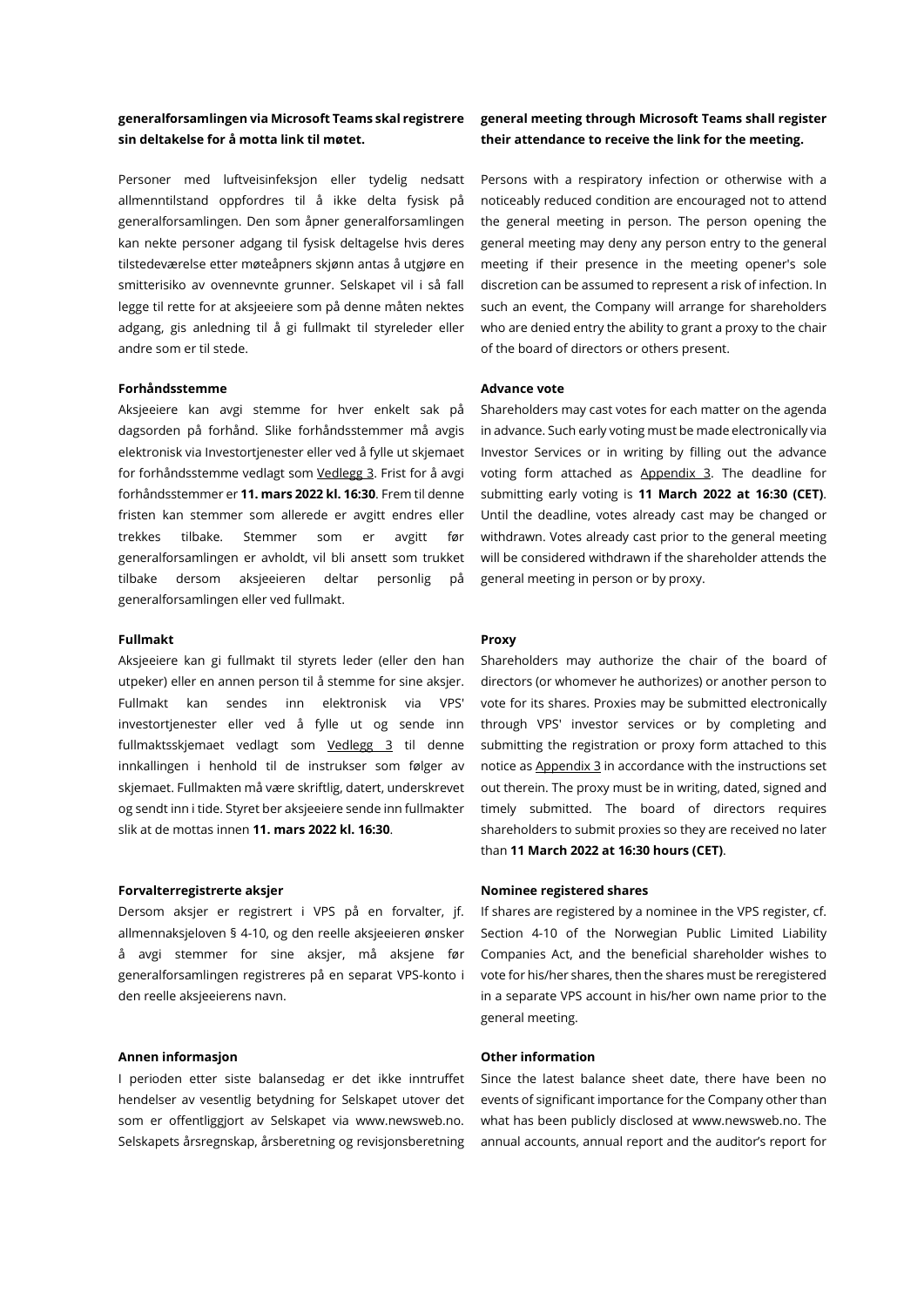for regnskapsåret 2020 er tilgjengelig på Selskapets hjemmeside.

Det er 72.255.155 aksjer i Selskapet, og hver aksje representerer én stemme. Selskapet eier per datoen for denne innkallingen ingen egne aksjer.

Beslutninger om stemmerett for aksjeeiere og fullmektiger treffes av møteåpner. Beslutning kan omgjøres av generalforsamlingen med alminnelig flertall.

En aksjeeier har rett til å fremsette forslag til beslutninger i saker på dagsordenen og til å kreve at styremedlemmer og daglig leder på generalforsamlingen gir tilgjengelige opplysninger om forhold som kan innvirke på bedømmelsen av (i) saker som er forelagt generalforsamlingen til avgjørelse og (ii) Selskapets økonomiske stilling, herunder virksomheten i andre selskaper som Selskapet deltar i, og andre saker som generalforsamlingen skal behandle, med mindre de opplysninger som kreves ikke kan gis uten uforholdsmessig skade for Selskapet. Aksjeeiere har rett til å ta med rådgiver, og kan gi talerett til én rådgiver.

Informasjon om generalforsamlingen og dokumenter som skal behandles av generalforsamlingen eller inntas i innkallingen er gjort tilgjengelig på Selskapets nettside, herunder vedlegg til innkallingen og Selskapets vedtekter. Dokumenter som gjelder saker som skal behandles av generalforsamlingen sendes vederlagsfritt til aksjeeierne ved forespørsel til Selskapet.

the financial year 2020 are available on the Company's website.

There are 72,255,155 shares in the Company, and each share represents one vote. As of the date of this notice, the Company does not hold any own shares in treasury.

Decisions on voting rights for shareholders and representatives are made by the person opening the meeting, whose decision may be reversed by the general meeting by a majority vote.

A shareholder may make proposals for resolutions with respect to matters on the agenda and may require that members of the board of directors and the chief executive officer at the general meeting provide available information about matters which may affect the assessment of (i) matters that are presented to the shareholders for decision and (ii) the Company's financial situation, including operations in other companies the Company participates in, and other matters to be discussed at the general meeting, unless the requested information cannot be disclosed without causing disproportionate damage to the Company. Shareholders are entitled to bring advisors and may grant the right of speech to one advisor.

Information about the general meeting and documents to be considered by the general meeting or incorporated in the notice is posted on the Company's website, including the appendices to this notice and the Company's articles of association. Documents relating to matters to be considered by the general meeting may be sent free of charge to the shareholders upon request to the Company.

Adresse til Selskapets hjemmeside er: The https://www.komplettgroup.com/ address to the Company's website is: https://www.komplettgroup.com/

\* \* \* \* \* \*

# Sandefjord, 23. februar 2022 / 23 February 2022

**for styret i Komplett ASA / on behalf of the board of directors of Komplett ASA**

| Nils Kloumann Selte                             |  |  |
|-------------------------------------------------|--|--|
| Styrets leder / Chair of the board of directors |  |  |

| Vedlegg: |                                             | Appendices:                              |  |  |
|----------|---------------------------------------------|------------------------------------------|--|--|
|          | Uavhengig redegiørelse for tingsinnskuddet, | Independent statement regarding the      |  |  |
|          | KWC Revisjon AS                             | contribution in kind, KWC Revision AS    |  |  |
|          | Valgkomiteens innstilling                   | The nomination committees recommendation |  |  |
|          | Påmeldings- og fullmaktsskjema              | Registration form and proxy form         |  |  |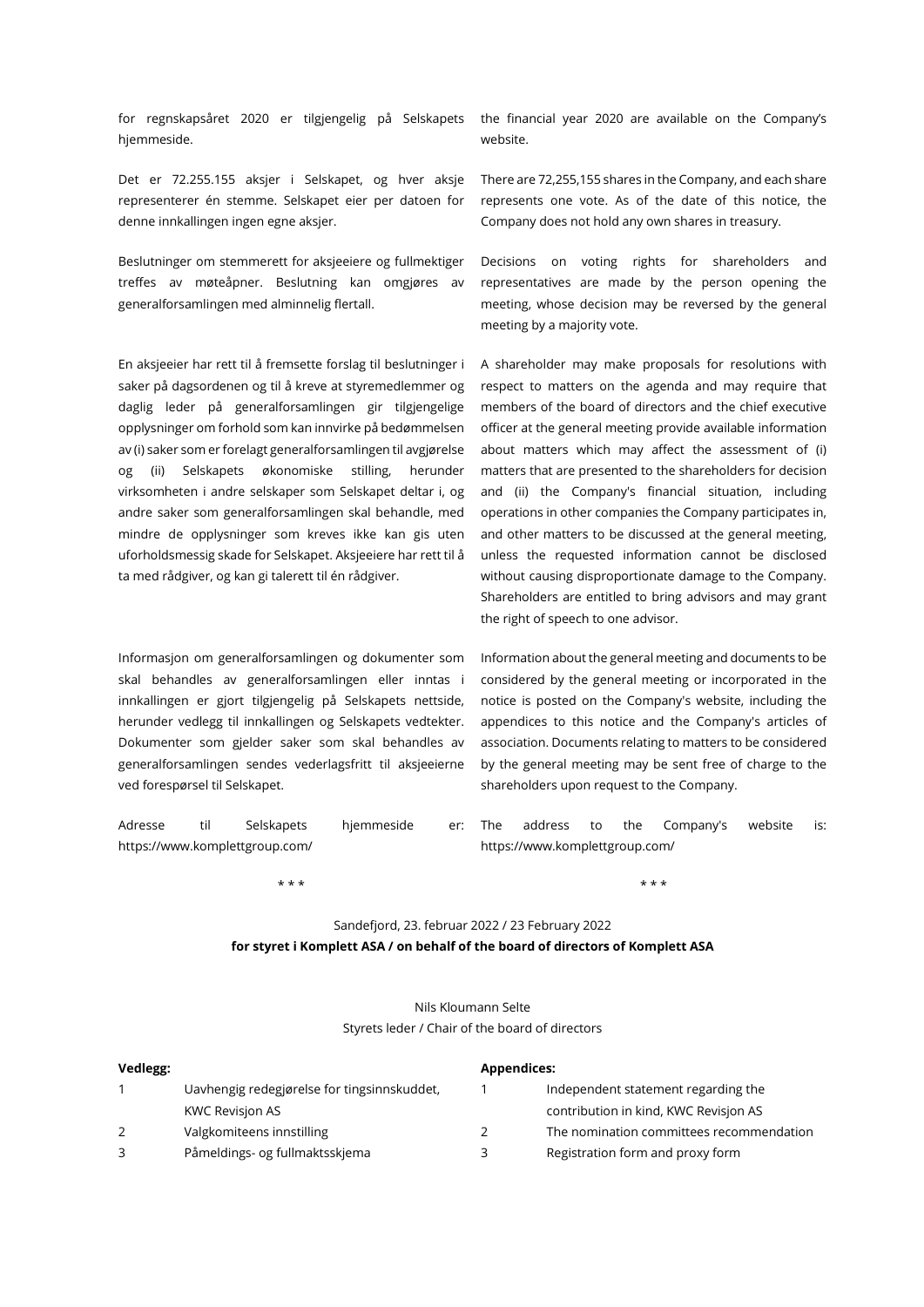

Munkedamsveien 45, 0250 Oslo +47 23 11 50 50 Org.nr. 898 823 962 **[kw-c.no](http://www.kw-c.no/)**

To the Shareholders' Meeting of Komplett ASA

# Report on share capital increase by contribution in kind

As independent expert and on instructions from the Board of Directors in Komplett ASA ("Komplett"), we report in accordance with the Norwegian Public Limited Liability Companies Act section 10-2, cf. section 2-6.

Komplett and the shareholder in NetOnNet AB ("NetOnNet") SIBA Invest Aktiebolag ("SIBA Invest" or the "Seller") on 9 February 2022 entered into an agreement whereby Komplett will acquire 100% of the shares in NetOnNet. The acquisition consideration will be partly settled in cash and partly by the Seller subscribing for new shares in Komplett.

# **THE BOARD OF DIRECTORS' RESPONSIBILITY**

The Board is responsible for the information on which this report is based, and for the valuations which are the basis for determining the share consideration.

# **THE INDEPENDENT EXPERT'S RESPONSIBILITY**

Our responsibility is to prepare a report regarding the share contribution by way of the shares in NetOnNet, from the Seller against consideration shares in Komplett, and to express an opinion on whether the contribution in kind has a value least corresponding to the consideration.

The remaining report is divided into two parts. The first part is a description of the contribution, in accordance with the requirements set out in the Norwegian Public Limited Liability Companies Act section 10-2, cf. section 2-6, numbers 1 through 4. The second part is our opinion on whether the Shares at least equals the consideration.

# **PART 1: INFORMATION ABOUT THE CONTRIBUTION**

Komplett and SIBA Invest, as shareholder in NetOnNet, have agreed on a total equity value for 100% of NetOnNet on NOK 3,826 million, of which the cash consideration constitutes NOK 1,500 million and the remaining NOK 2,326 million will be settled by issuance of 35,242,424 new shares in Komplett.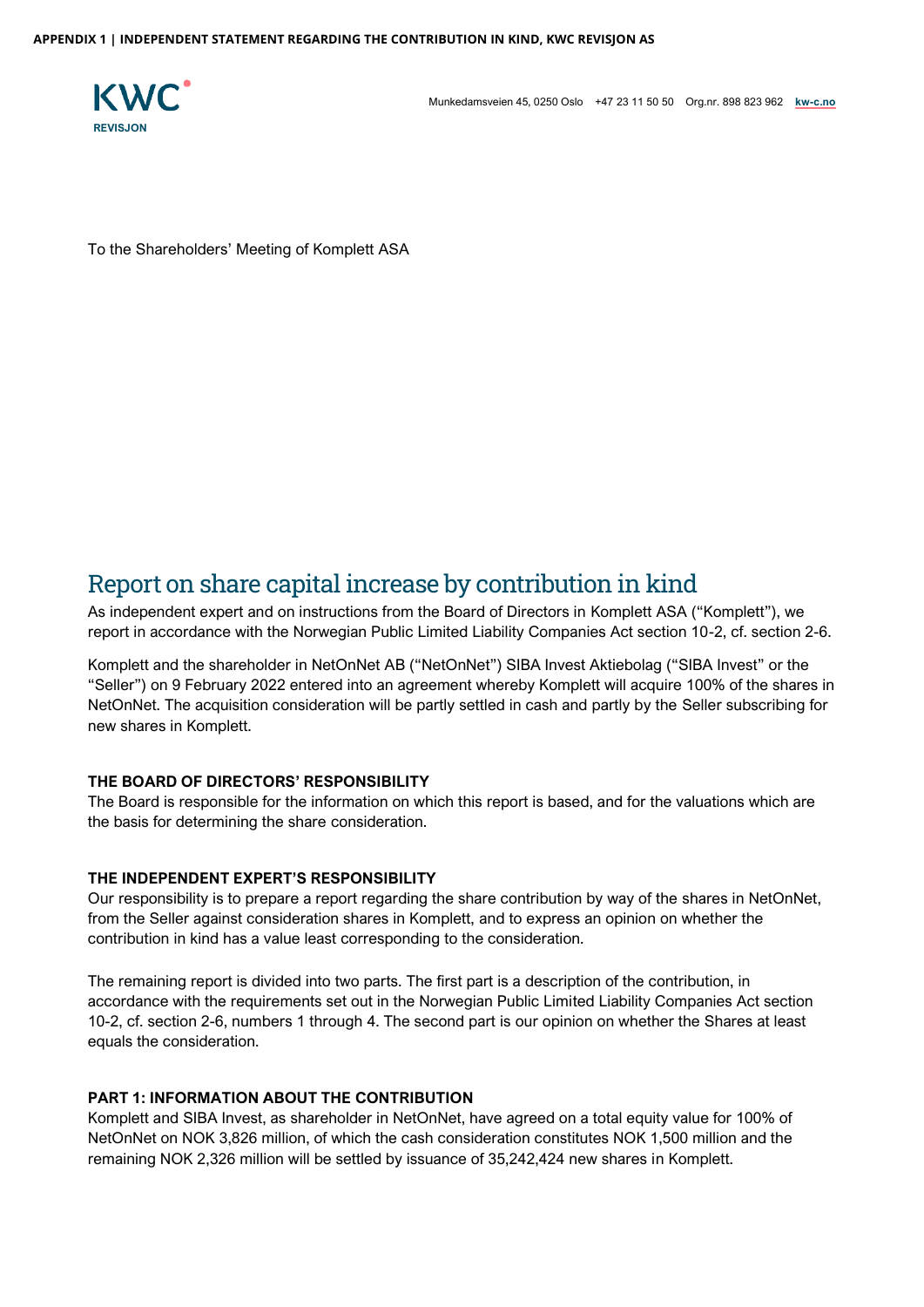The business of NetOnNet has largely resembles that of Komplett. Valuation and pricing of the shares in NetOnNet has been based on multiples of operating earnings before amortization of goodwill. In relative terms, NetOnNet has been priced corresponding to the Komplett shares listed on Oslo Børs. Komplett has been advised by a financial advisor and has undertaken both legal and financial due diligence in respect of NetOnNet. The total equity value has been derived based on negotiations between Komplett and SIBA Invest. These negotiations have been between independent parties.

The board of directors of Komplett has proposed a total share capital increase of NOK 2,325,999,984 by issuance of 35,242,424 new shares, each with a nominal amount of NOK 0.40, at a subscription price of NOK 66.00 per share. Upon receipt of 100% of the NetOnNet shares, Komplett will receive a value at least corresponding to the value of the value of the consideration payable for the 35,242,424 new shares in Komplett.

# **PART 2: THE INDEPENDENT EXPERT'S REPORT**

We have conducted our review and issue our statement in accordance with the Norwegian standard SA 3802-1 "The auditor's statements and reports pursuant to Norwegian company legislation". The standard requires that we plan and perform our review to obtain reasonable assurance for the fact that the value of the assets to be taken over by Komplett at least equals the agreed consideration. The work includes a review of the valuation of the contribution including the assessment principles. We have also assessed the valuation methods applied and the assumptions on which the valuation is based.

We believe that the audit evidence we have obtained is sufficient and appropriate to constitute a basis for our opinion.

# **CONCLUSION**

In our opinion, the shares that Komplett will receive at the capital increase have been valued in accordance with principles described above and have an aggregate value per 23 February 2022 which at least corresponds to the agreed consideration, including the total nominal amount of NOK 14,096,969.60 and the total share premium of NOK 2,311,903,014.40 on the new shares to be issued.

Oslo, 23 February 2022

 $\_$ 

KWC Revisjon AS

Trond Bjerge

*State Authorized Public Accountant (Norway)* 

This translation to English has been prepared for information purposes only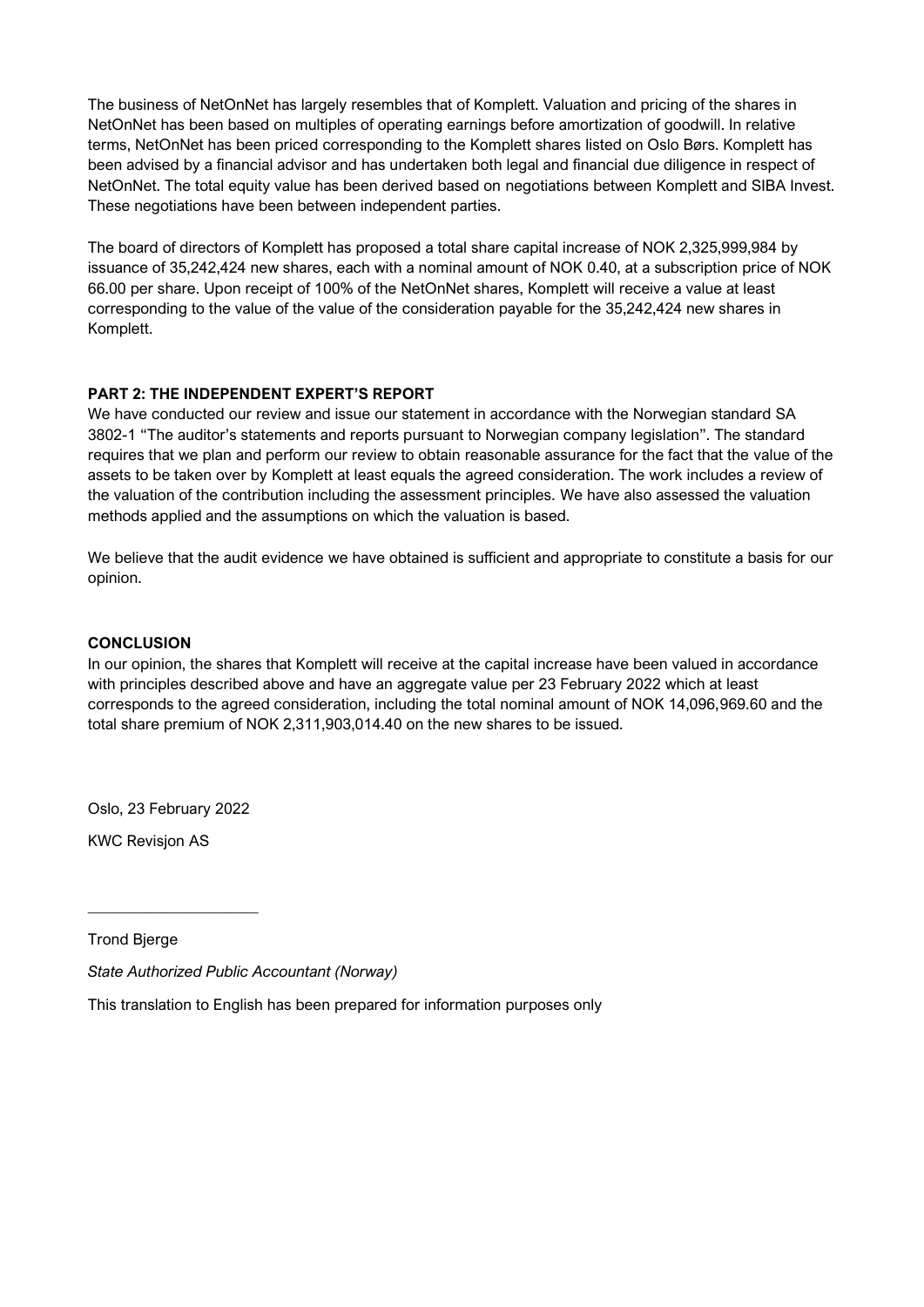### *Unofficial Office Translation*

# **The nomination committee's recommendation to the extraordinary general meeting in Komplett ASA on 16 March 2022**

# **1 BACKGROUND**

The nomination committee of Komplett ASA ("**Komplett**") comprise the following persons:

- Sverre Kjær (chair);
- Karin Bing Orgland; and
- Nina Camilla Hagen Sørli.

The current members of the nomination committee were elected on the extraordinary general meeting of Komplett on 12 May 2021, prior to the listing of Komplett on the Oslo Stock Exchange on 21 June 2021.

On 9 February 2022, Komplett entered into an agreement with SIBA Invest Aktiebolag ("**SIBA Invest**") to acquire all issued and outstanding shares in NetOnNet AB ("**NetOnNet**") (the "**Transaction**"). SIBA Invest is owned by the Bengtsson family, which over the course of its ownership has gained a solid competence within the areas of technology and consumer electronics. The parties have agreed that Komplett's acquisition of shares in NetOnNet shall in parts be settled by the issuance of 35,242,424 consideration shares in Komplett to SIBA Invest, subject to the general meeting's resolution. This number of shares correspond to approximately 32.8% of the current share capital of Komplett.

Considering the ownership interest SIBA Invest will have in Komplett following completion of the Transaction, as well as the Bengtsson family's industrial expertise and knowledge from the establishment and development of NetOnNet, it has been agreed that SIBA Invest shall be represented in Komplett's board of directors through Fabian Bengtsson as board member and Roland Vejdemo as an observer to the board of directors. With respect to the proposed change in the board composition, it is also proposed that the current deputy board member, Carl Erik Krefting, resigns from his position and is re-elected as an observer to the board of directors. It is also proposed that Jo Olav Lunder (board member) will resign from his directorship in its entirety. The proposed changes to the board composition will, subject to the general meeting's resolution, be effective from, and conditional on, completion of the Transaction.

In connection with preparing the proposed changes to the board composition, the nomination committee has considered the work to be performed by the board of directors and the overall composition of the board, being especially mindful of the need for industry knowledge, familiarity with the Swedish market and other relevant expertise, future opportunities and potential challenges. Applicable requirements and recommendations concerning board independence, including the Norwegian Code of Practice for Corporate Governance of 14 October 2021 (NUES), have been carefully considered. The nomination committee has also been in contact with Canica Invest AS, the company's largest shareholder, and existing members of the board of directors and management of Komplett in connection with the above mentioned proposals.

# **2 ELECTION OF MEMBERS TO THE BOARD OF DIRECTORS**

For the extraordinary general meeting to be held on 16 March 2022, the nomination committee issues the following recommendation:

*The general meeting resolves to replace Jo Olav Lunder as a member of the board of directors with Fabian Bengtsson as a new board member for Komplett ASA, effective from, and conditional on, completion of Komplett ASA's acquisition of shares in NetOnNet AB. Fabian Bengtsson is elected as board member for a period from the mentioned completion date until the annual general meeting in 2024. Further, the general meeting resolves that Carl Erik Hagen from the same point in time resigns from his position as a deputy member of the board of directors and assumes the role as a board observer together with Roland Vejdemo, who will also be elected as an observer to the board of directors from the same point in time.*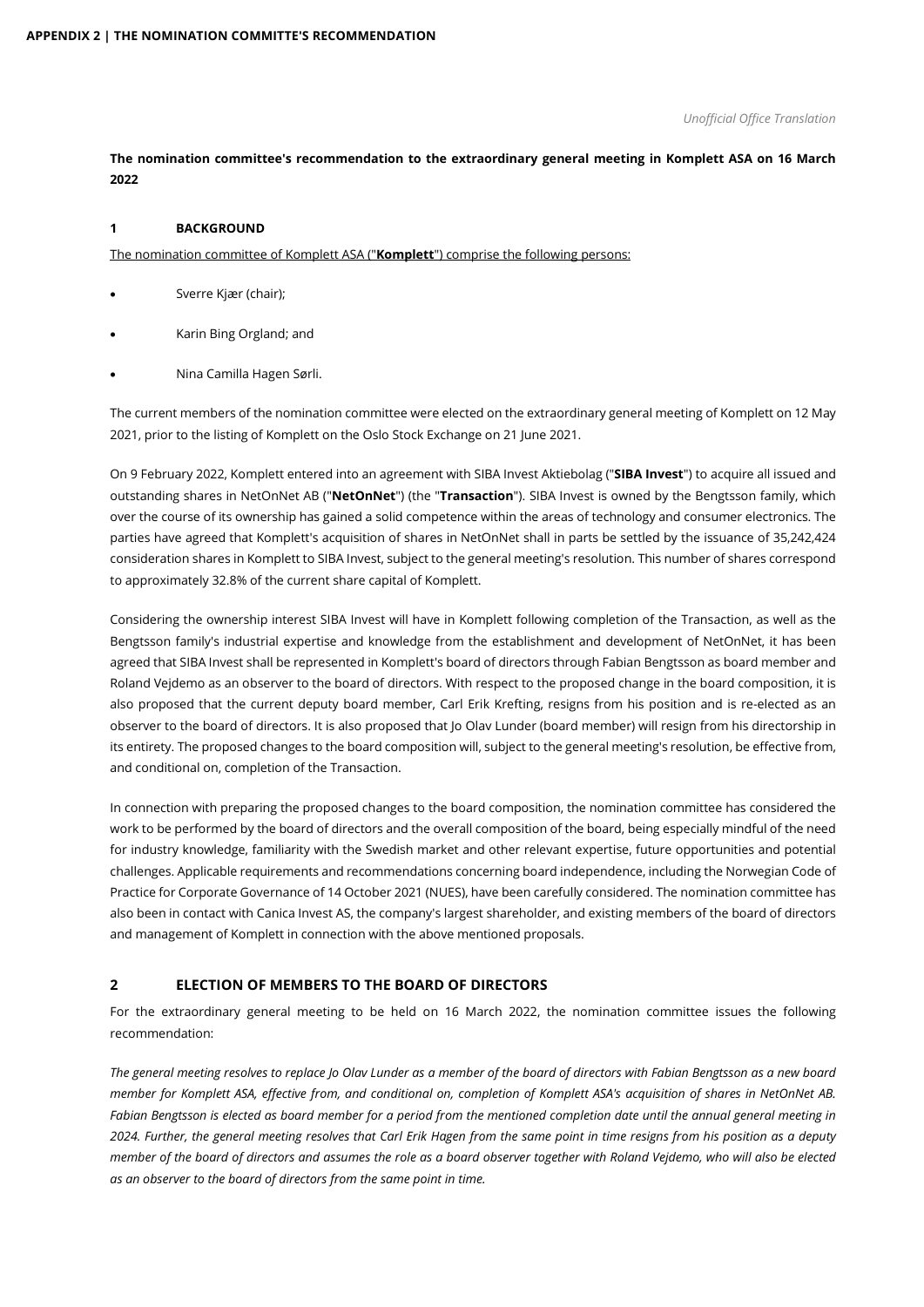Subject to, and conditional on, completion of the Transaction, the board of directors will have the following composition:

| <b>Name</b>                      | <b>Position</b>         | <b>Year elected</b> | <b>Period</b> |
|----------------------------------|-------------------------|---------------------|---------------|
| Nils Kloumann Selte              | Chairperson             | 2014 <sup>1</sup>   | 2023          |
| Jennifer Geun Koss               | Board member            | 2020                | 2023          |
| Lars Bjørn Thoresen              | Board member            | 2019                | 2023          |
| Sarah Cathrine Jensseter Willand | Board member            | 2021                | 2023          |
| Fabian Bengtsson                 | Board member            | 2022                | 2024          |
| Anders Odden                     | Employee representative | 2021                | 2023          |
| Nora Elin Eldås                  | Employee representative | 2021                | 2023          |
| Roland Vejdemo                   | Board observer          | 2022                | 2024          |
| Carl Erik Hagen                  | Board observer          | $2022^2$            | 2024          |

1 Has been a member of the company's board of directors since 2009, but has held the position as chair since 2014.

*2 Has been a board member and deputy board member since 2013, but will resign as a deputy board member while at the same time assume the role as a board observer.* 

# *Biography*

# *Fabian Bengtsson (board member)*

Fabian Bengtsson is a Swedish citizen. He holds a BSc in Business and Economics from Lund University, Sweden. Fabian Bengtsson has extensive experience in retail and e-commerce as the former CEO of SIBA Invest from 2011 to 2014 and as a former chairperson and member of the board of directors of NetOnNet. He has also held several board directorships in for example CE-Konsumentelektronikbranschen, Axfood, Översta Förmedlingsbolaget, Ordna Bolån and Strawbees. As a member of the Bengtsson family, Fabian Bengtsson will indirectly through his ownership in SIBA Invest own 35,242,424 shares in Komplett following completion of the Transaction.

#### *Roland Vejdemo (board observer)*

Roland Vejdemo is a Swedish citizen. He holds a Master's degree in Business and Economics from Stockholm University. Roland Vejdemo has extensive experience in the IT industry, as the former CEO of Compaq Computer AB and Hewlett Packard AB from 2001-2010, and through his board directorship in Avensia AB. Roland Vejdemo has been the chairperson of the board of directors in NetOnNet since May 2015.

Information about the existing board members is available on the company's website (www.komplettgroup.com).

# **3 CHANGES TO THE COMPOSITION OF THE NOMINATION COMMITTEE**

In connection with the Transaction (as further described above), and as a result of SIBA Invest becoming a major shareholder in Komplett following completion, it has been agreed that Martin Bengtsson shall represent SIBA Invest in the nomination committee.

The nomination committee has in connection with the above assessed its composition in light of Komplett's articles of association, which states that the nomination committee shall consist of two or three members, in addition to the requirements to its members' independence of the board of directors and management of Komplett. Martin Bengtsson is a member of the Bengtsson family, and thereby has a family relationship to the proposed board member Fabian Bengtsson. The Bengtsson family will after completion of the Transaction have an indirect ownership in Komplett of 35,242,424 shares, which represent approximately 32.8% of the issued share capital.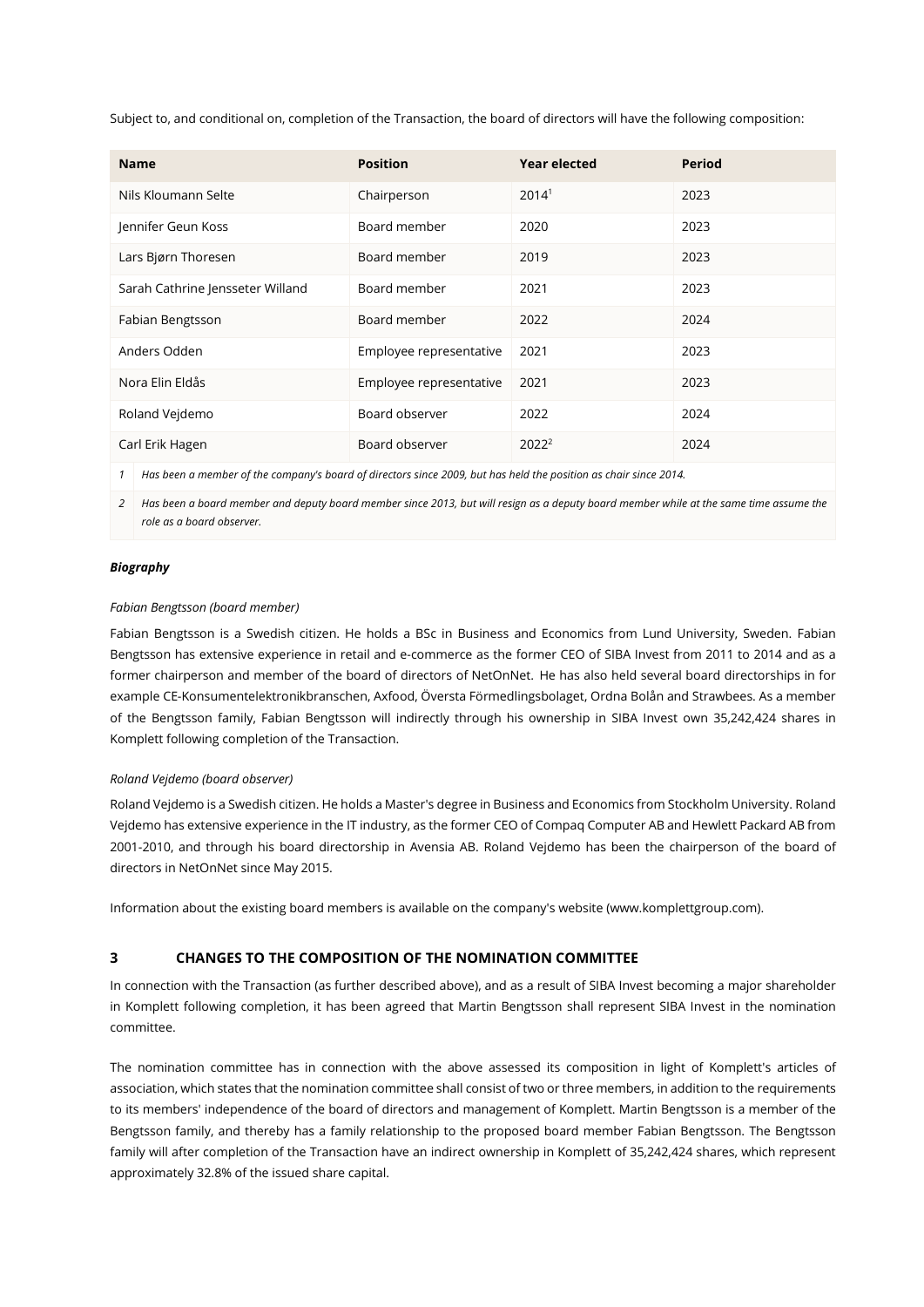On basis of the above, the nomination committee makes the following recommendation:

*The general meeting resolves to elect Martin Bengtsson as a new member of the nomination committee effective from, and conditional on, completion of Komplett ASA's acquisition of shares in NetOnNet AB. Current member, Karin Bing Orgland, will resign from her position as member of the nomination committee at the time when Martin Bengtsson assumes his position.* 

Subject to, and conditional on, completion of the Transaction, the nomination committee will have the following composition:

| <b>Name</b>              | <b>Position</b> | <b>Year elected</b> | Period |
|--------------------------|-----------------|---------------------|--------|
| Sverre Kjær              | Chair           | 2021                | 2023   |
| Nina Camilla Hagen Sørli | Member          | 2021                | 2023   |
| Martin Bengtsson         | Member          | 2022                | 2024   |

\* \* \*

# **Oslo, 23 February 2022**

 $\equiv$  sign.  $\equiv$ 

Sverre Kjær, Chair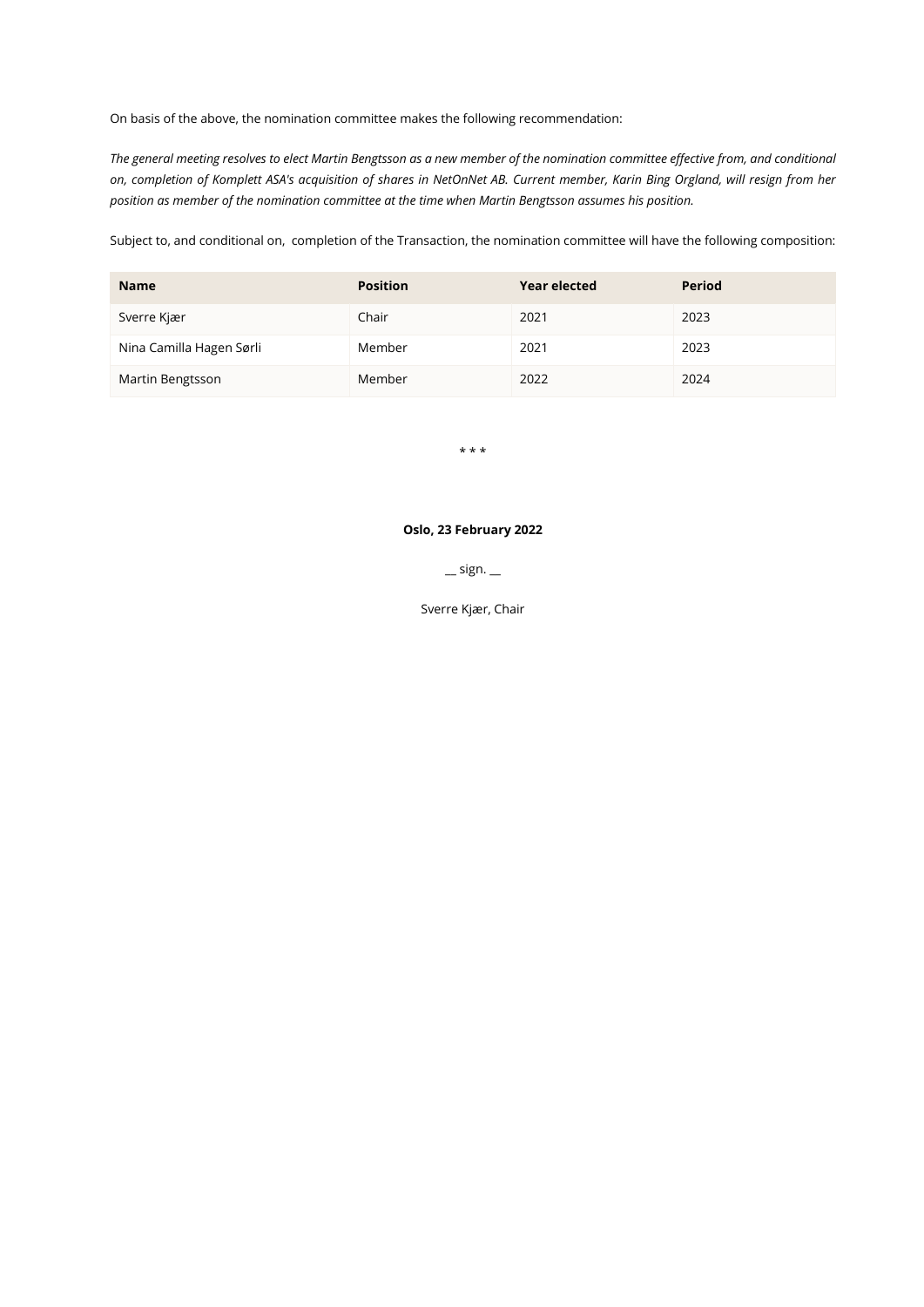**Ref. no.: PIN code:**

#### **Notice of Extraordinary General Meeting**

Extraordinary general meeting of Komplett ASA will be held on Wednesday 16 March 2022 at 11:00 (CET) at Advokatfirmaet Thommessen AS, Ruseløkkveien 38, 13<sup>th</sup> floor, 0251 Oslo, Norway.

**Registration deadline is 11 March 2022 at 16:30 (CET).**

**The company accepts votes in advance of this extraordinary general meeting. The registration deadline for early votes is 11 March 2022 at 16:30 (CET). Advance votes may only be executed electronically, through the Company's website https://komplett.com/investors/ (use ref.nr and pin code above) or through VPS Investor Services.** 

#### **Notice of attendance in person**

The undersigned shareholder(s) in Komplett ASA will attend the extraordinary general meeting of Komplett ASA on 16 March 2022 at 11:00 (CET) and cast votes for (tick one of the two):

 $\Box$ Vote for own/our shares.

Vote for shares according to attached authorization(s)  $\Box$ 

### **Notice of attendance should be registered through the company's websit[e https://www.komplettgroup.com/investor-relations](https://www.komplettgroup.com/investor-relations) or via VPS Investor Services.**

For notification of attendance through the Company's website, the above-mentioned pin code and reference number must be stated. Alternatively, notification of attendance can be registered by selecting *Corporate Actions - General Meeting, and clicking on ISIN* through VPS Investor Services. Investor Services can be accessed either through https://www.euronextvps.no/ or your account operator. If you are not able to register your notification of attendance electronically, you may send it by **e-mail to nis@nordea.com** or by regular mail to Nordea Bank Abp, filial i Norge, Issuer Services, Postboks 1166 Sentrum, 0107 Oslo, Norway. The notice of attendance must be received no later than **on 11 March 2022 at 16:30 (CET)**.

If the shareholder is a legal entity, please state the name of the individual who will be representing such entity:

Place and date Name (block letters)

\_\_\_\_\_\_\_\_\_\_\_\_\_\_\_\_\_\_\_\_\_\_\_\_\_ \_\_\_\_\_\_\_\_\_\_\_\_\_\_\_\_\_\_\_\_\_\_\_\_\_ \_\_\_\_\_\_\_\_\_\_\_\_\_\_\_\_\_\_\_\_\_\_\_\_\_

Shareholder's signature (if attending in person)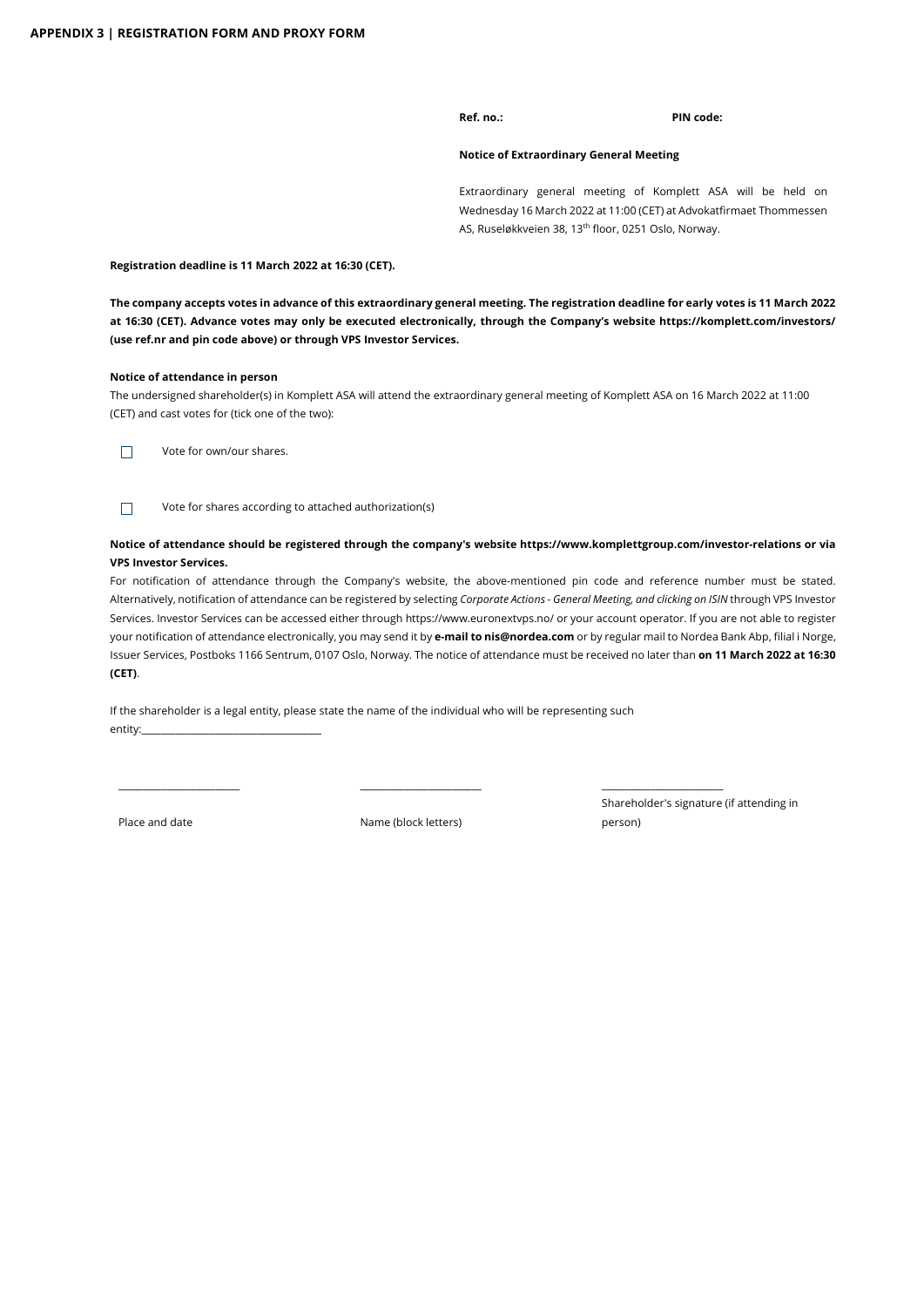**Proxy without voting instructions** for the extraordinary general meeting of Komplett ASA. *If you are unable to attend the meeting, you may grant proxy to another individual.*

**Ref. no.: PIN code: The proxy should be submitted electronically through the Company's website (https://komplett.com/investors/) or via VPS Investor Services.** For granting proxy through the Company's website, the above-mentioned pin code and reference number must be stated. Alternatively, proxy can be granted by selecting *Corporate Actions - General Meeting, and clicking on ISIN* through VPS Investor Services. Investor Services can be accessed either through https://www.euronextvps.no/ or your account operator. If you are not able to register the grant of proxy electronically, you may send an **e-mail to nis@nordea.com** or by regular mail to Nordea Bank Abp, filial i Norge, Issuer Services, Postboks 1166 Sentrum, 0107 Oslo, Norway. The proxy must be received no later than **11 March 2022 at 16:30 (CET)**. If the proxy holder is unnamed, the proxy will be deemed given to the chairman of the board of directors, Nils K. Selte, or an individual appointed by him. This proxy must be received no later than **11 March 2022 at 16:30 (CET)**. **The Proxy must be dated and signed to be valid. The undersigned shareholder(s) in Komplett ASA:\_\_\_\_\_\_\_\_\_\_\_\_\_\_\_\_\_\_\_\_\_\_\_\_\_\_\_\_\_\_\_\_\_\_\_\_\_\_\_\_\_\_\_\_\_\_\_\_\_** hereby grants (tick one of the two)  $\Box$ the chairman of the board of directors (or a person authorized by him), or \_\_\_\_\_\_\_\_\_\_\_\_\_\_\_\_\_\_\_\_\_\_\_\_\_\_\_\_\_\_\_\_\_\_\_\_\_  $\Box$ (name of proxy holder in capital letters) proxy to attend and vote for my/our shares at the extraordinary general meeting of Komplett ASA on 16 March 2022 at 11:00 (CET). \_\_\_\_\_\_\_\_\_\_\_\_\_\_\_\_\_\_\_\_\_\_\_\_\_ \_\_\_\_\_\_\_\_\_\_\_\_\_\_\_\_\_\_\_\_\_\_\_\_\_ \_\_\_\_\_\_\_\_\_\_\_\_\_\_\_\_\_\_\_\_\_\_\_\_\_ Place **Contract Contract Contract Contract Contract Contract Contract Contract Contract Contract Contract Contract Contract Contract Contract Contract Contract Contract Contract Contract Contract Contract Contract Contract** 

With regards to attend and vote, reference is made to the Norwegian Public Limited Liability Companies Act, in particular Chapter 5. If the shareholder is a legal entity, this entity's certificate of registration must be appended to the proxy.

**(Only for granting proxy)**